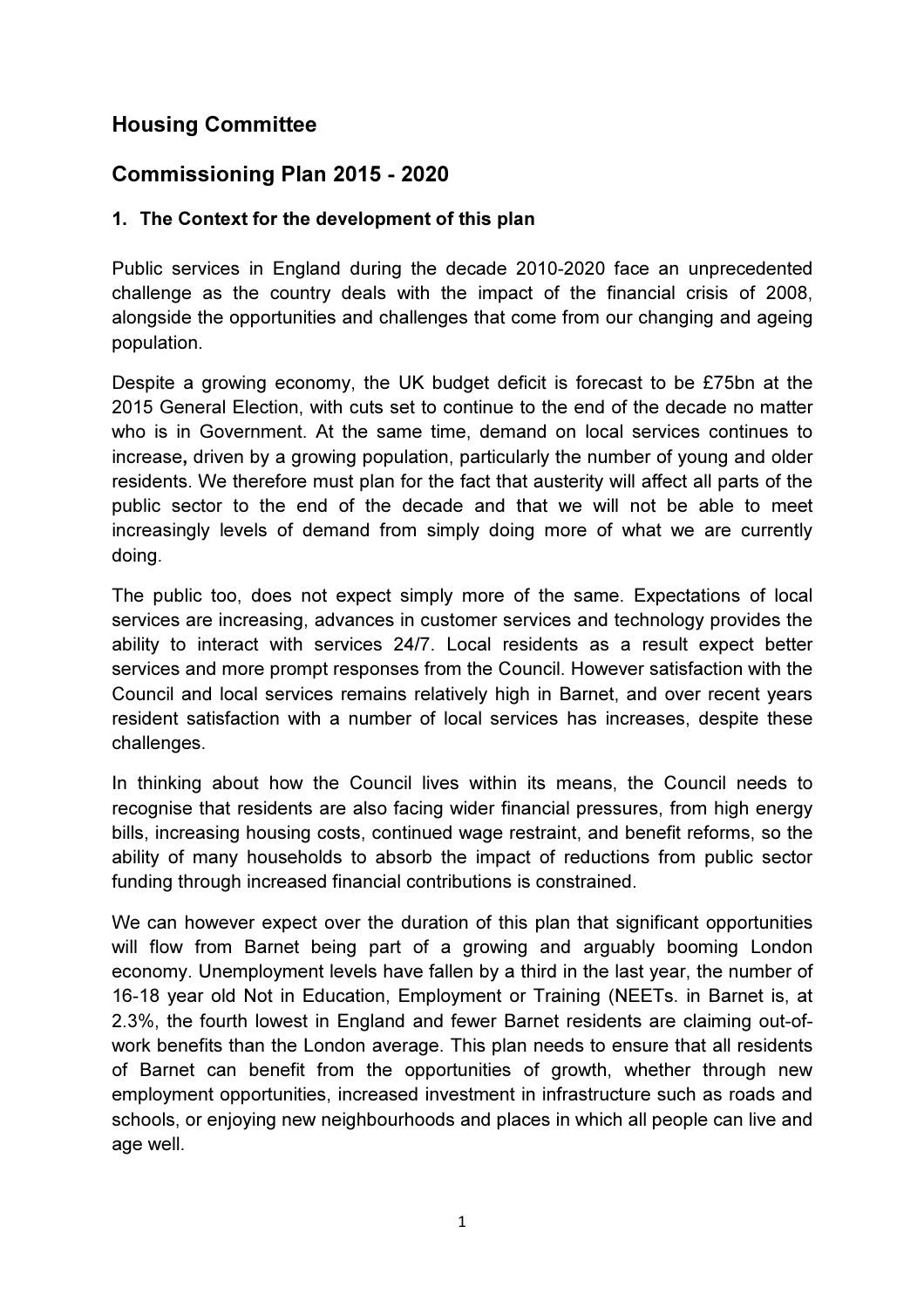# Barnet Council's Overarching Approach to meeting the 2020 Challenge

The Council's Corporate Plan sets the framework for each of the Commissioning Committees five year commissioning plans. Whether the plans are covering services for vulnerable residents or about universal services such as the environment and waste there are a number of core and shared principles which underpin the commissioning outcomes.

## The first is a focus on fairness

Fairness for the Council is about striking the right balance between fairness towards the more frequent users of services and fairness to the wider taxpayer and making sure all residents from our diverse communities - young, old, disabled, and unemployed benefit from the opportunities of growth.

The Council must 'get the basics right' so people can get on with their lives – disposing of waste, keeping streets clean, allowing people to transact in more convenient ways, resolving issues promptly in the most cost effective way.

We must shift our approach to earlier intervention and demand management .... Managing the rising demand on services requires a step change in the Council's approach to early intervention and prevention. Across the public sector, we need to work with residents to prevent problems rather than treating the symptoms when they materialise.

## The second is a focus on responsibility

Continue to drive out efficiencies to deliver more with less:

The Council will drive out efficiencies through a continued focus on workforce productivity; bearing down on contract and procurement costs and using assets more effectively. All parts of the system need to play their part in helping to achieve better outcomes with reduced resources.

Change its relationships with residents, with residents working with the Council to reduce the impact of funding cuts to services:

In certain circumstances, residents will also need to take on more personal and community responsibility for keeping Barnet a great place particularly if there is not a legal requirement for the Council to provide services. In some cases users will be required to pay more for certain services as the Council prioritises the resources it has available.

## The third is a focus on opportunity

Prioritise regeneration, growth and maximising income – Regeneration revitalises communities and provides residents and businesses with places to live and work. Growing the local tax base and generating more income through growth and other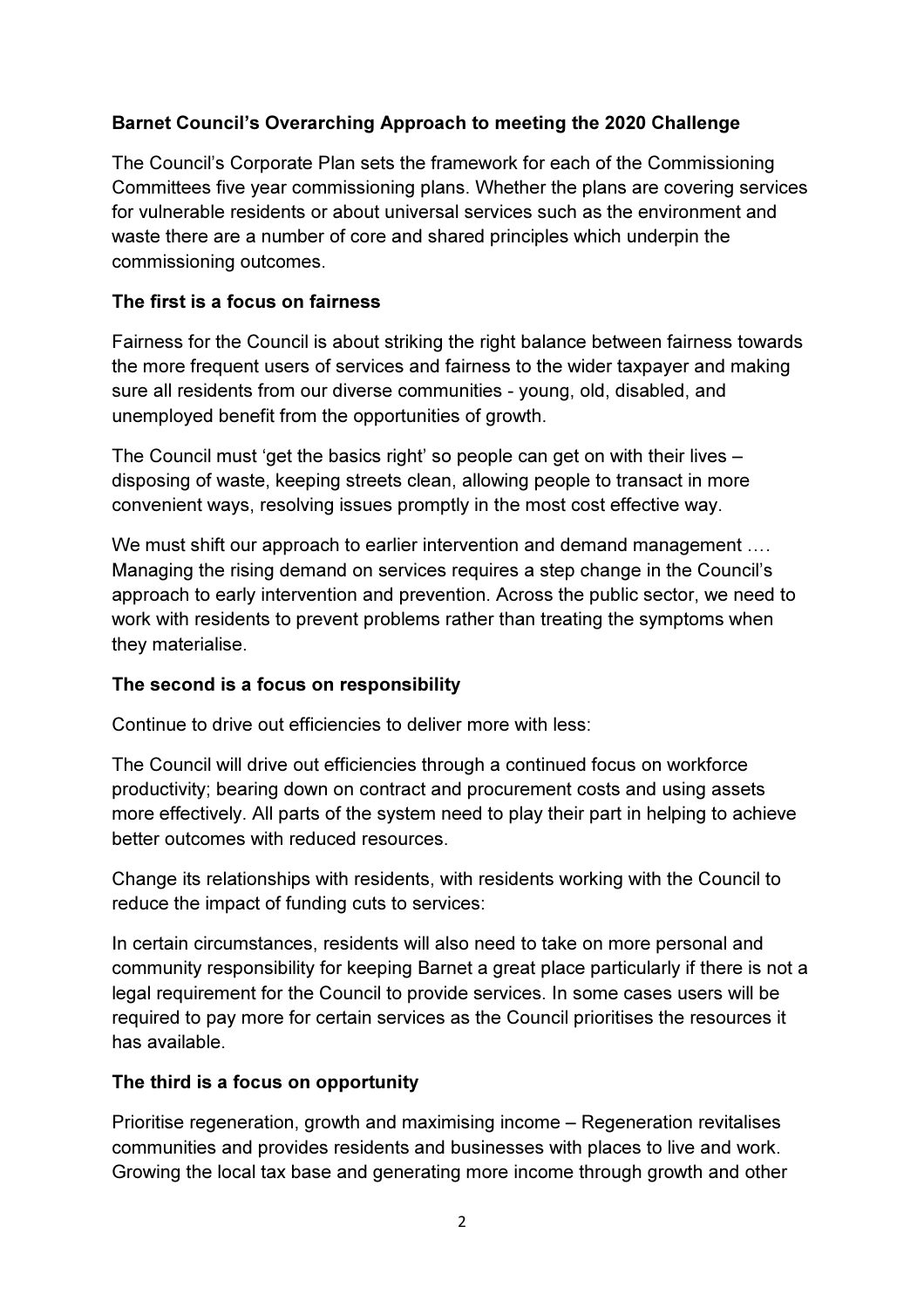sources makes the Council less reliant on government funding; helps offsets the impact of service cuts and allows the Council to invest in the future infrastructure of the Borough.

Redesign service and deliver them differently through a range of models and providers:

The Council has no pre-determined view about how services should be designed and delivered. The Council will work with providers from across the public, private and voluntary sectors to provide services which are more integrated, through a range of models most appropriate to the service and the outcomes that we want to achieve.

## Planning ahead is crucial:

The Council dealt with the first wave of austerity by planning ahead and focusing in the longer-term, thus avoid short-term cuts - the Council is continuing this approach by extending its plans to 2020.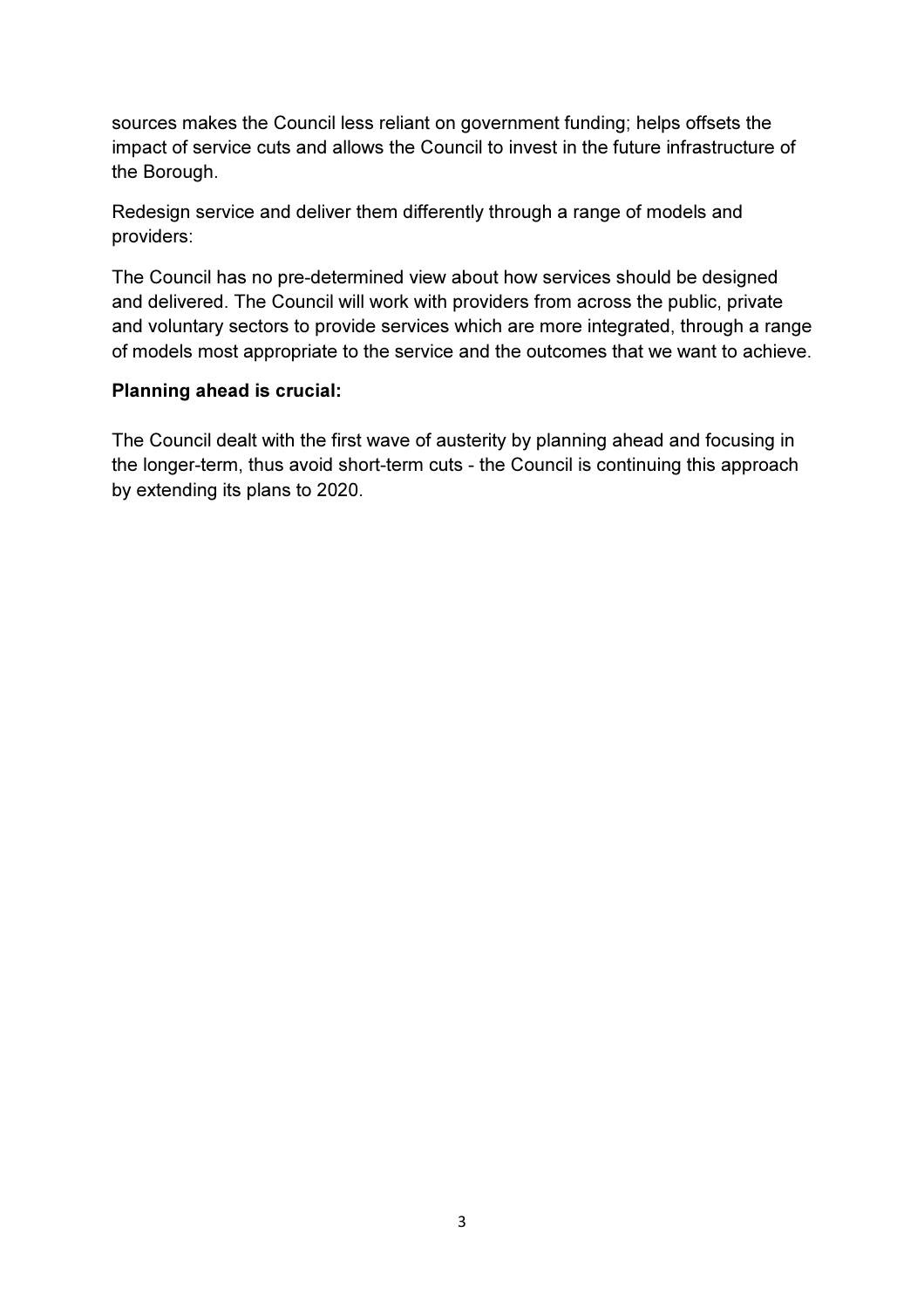# 2. Committee context

# Background to Housing Provision

A rapidly increasing population in Barnet has resulted in increased demand for housing and rising housing costs. In addition, there has been a significant shift in tenure, which has seen owner occupation reduce and private renting increase by about 10% respectively between 2001 and 2011. Over the next ten years it is expected that renting will rise to comprise 50% of the housing accommodation in Barnet.

# WHAT IS HOUSING IN BARNET FOR?

Based on what we know already about housing in Barnet we arrive at the following emerging strategic priorities which will be consulted upon as part of the draft housing strategy:

- We will prioritise **Increasing the Housing Supply**, including the use of our own resources to build new houses,
- The Delivery of homes that people can afford, including homes for rent at local housing allowance levels and low cost home ownership.
- The increased level of private renting means that we will focus on sustaining quality in the Private Rented Sector, including the use of discretionary powers to control poorly managed houses in multiple occupation.
- We will continue to help those that need assistance by Tackling Homelessness, with a focus on prevention as well as making best use of our existing housing stock.
- Providing suitable housing to support vulnerable people, including older residents, those with disabilities and mental health problems and young people leaving care will be a priority.
- We will ensure that housing finances are optimised to maximise the amount of money to invest in delivering new homes, including a review of our rents policy.
- We will work with Barnet Homes, our Arm's Length Management Organisation (ALMO) to review the housing services to ensure that they are fit for the future, able to deliver our wider objectives and deliver efficient and effective services to residents.

Taking into account these objectives, we can describe the overall vision for housing in Barnet as:

"Barnet is a place where housing helps individuals and families who add economic, social, civic or cultural value to communities, to live as owners or renters of property."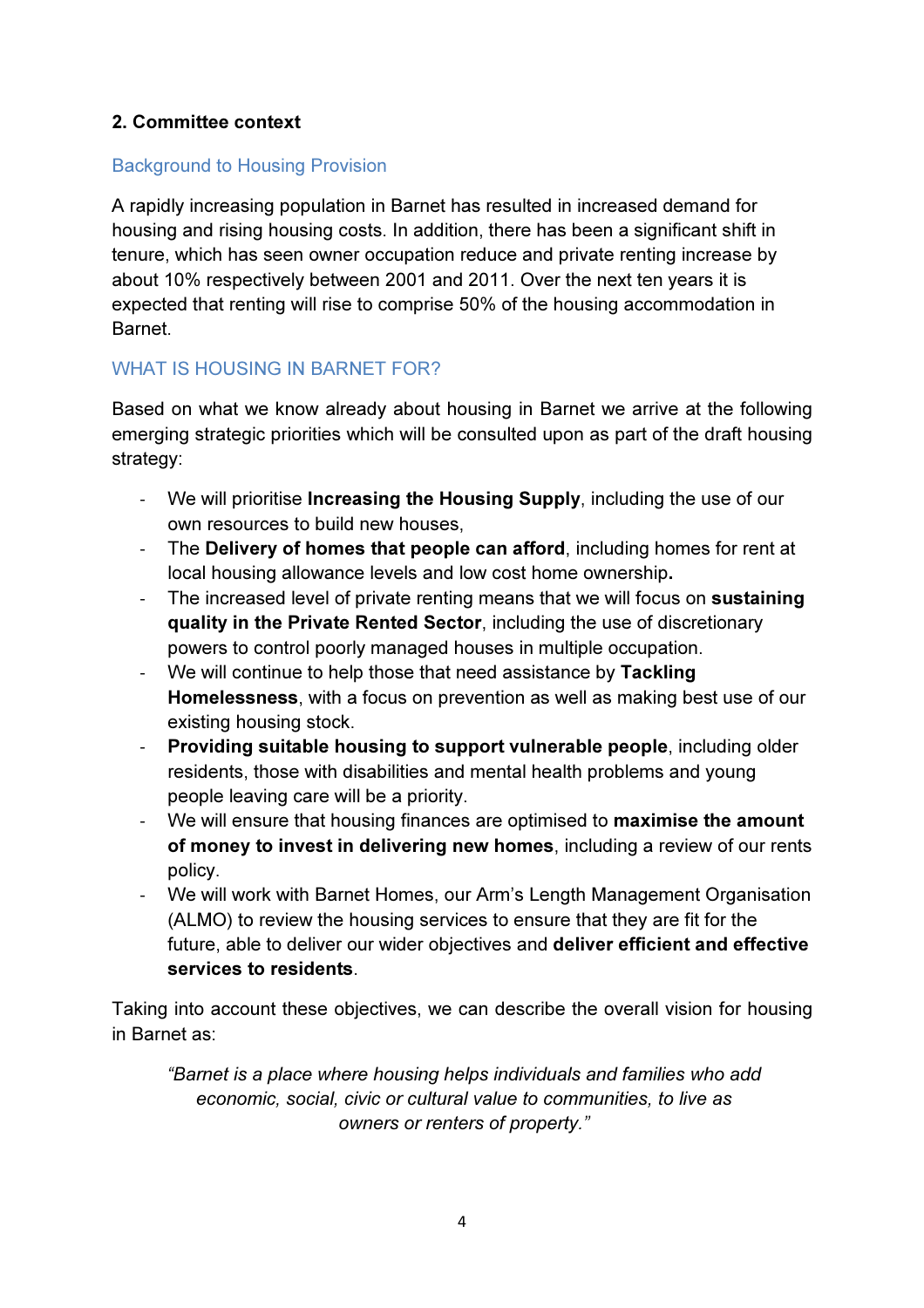## HOUSING IN BARNET IN 2020 – PEN PORTRAIT

Barnet in 2020 is a place where individuals and families who add value to the community, be it financially, culturally, or through the provision of important services like teaching or nursing can find a place to live and are able to put down roots. The borough's population has reached a new high of 387,000 people, 20,000 more than the number in 2014, with more growth anticipated for the foreseeable future. This growth reflects not just the rise of London as a whole, but also the relative success of Barnet, which is now widely viewed as an aspirational suburb where people from a wide range of backgrounds want to live, work and raise families.

This is partly as a result of Barnet's close proximity to excellent infrastructure connections and the City of London, but also the fact that housing in the borough reflects its current and expected future population. The more traditional and established parts of the borough are conserved to a high standard, whilst areas of higher future growth such as Colindale and Brent Cross-South are enabled to grow to their full potential through active brokerage by the council and its partners to unlock growth and deliver infrastructure, and by actively engaging with home builders to create high quality housing for the growing population. Additional supply of housing is being unlocked by bringing vacant properties back onto the market at affordable prices.

Housing in Barnet is differentiated from other areas by its high quality developments and focus on creating places and homes that people, whether home owners or renters, want to live in for the medium and longer-term. Homes in Barnet are not only an adequate size and quality internally, but also integrate particularly well into the existing physical and social fabric of the borough. For instance, by matching with the local vernacular and providing the right infrastructure for the new residents' and "building out" negative impacts like crime and anti-social behaviour, whilst making it easier for new residents to interact with each other and build cohesive communities.

In 2020 owning a property remains a key aspiration for many people living in the borough. This is recognised by both the council, central government and developers who are responding by delivering historically high levels of new housing through regeneration and non-regeneration building in all parts of the borough, particularly 1 and 2 bedroom properties demanded by those taking their first steps onto the property ladder. New housing in the borough is appropriate not just for new families and younger people, but is also designed explicitly with the needs of an ageing population in mind, both in terms of their health and their needs as active participants in the local community.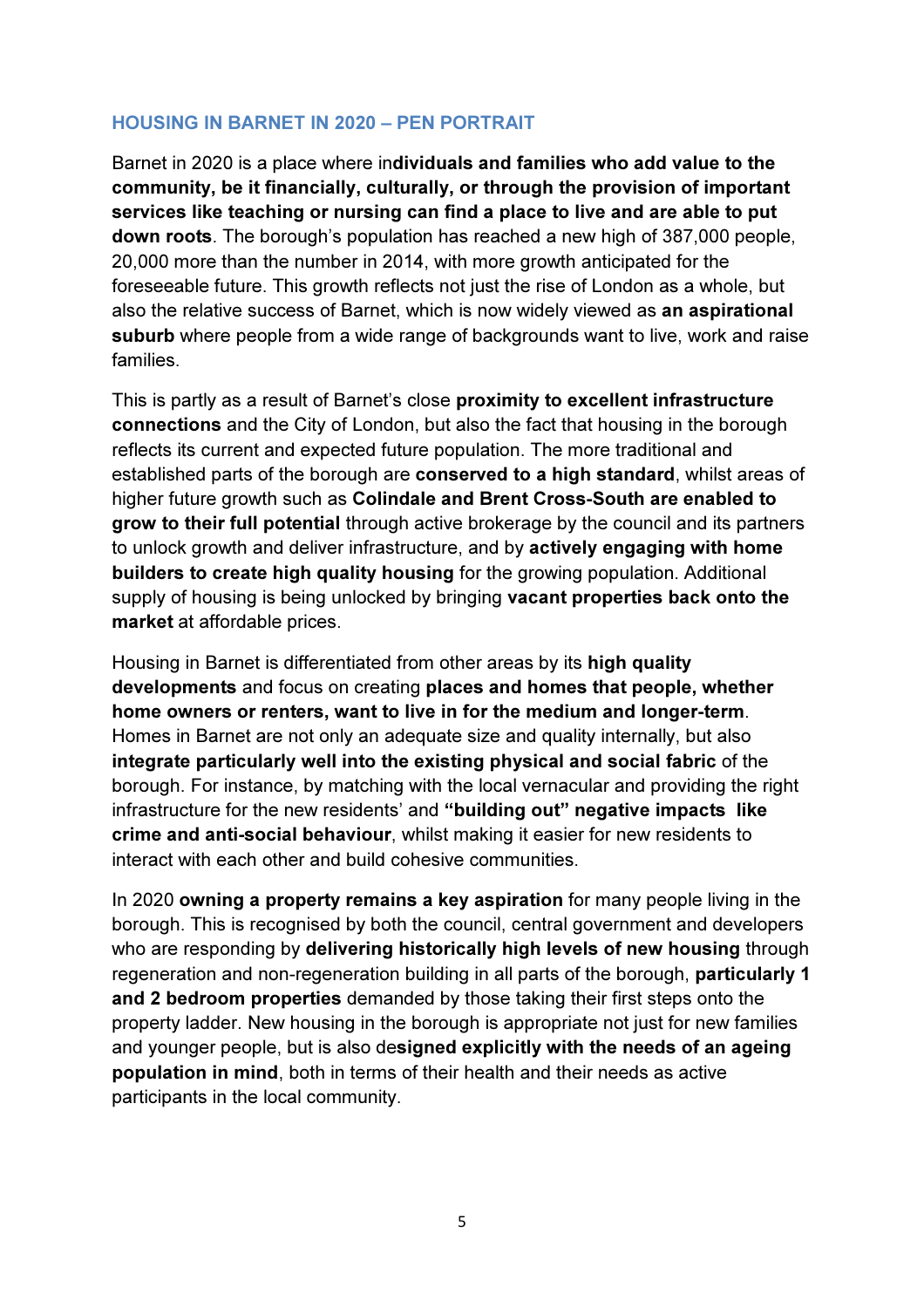The nature of the housing market in 2020 has more emphasis on private renting than was the case in 2014, with the majority of people moving into the borough renting, and the overall percentage of owner-occupied properties falling.. More and more highly skilled residents are also choosing to rent. This combination of greater numbers of renters, and a changing profile of renters means that the quality of the quality of private rented properties is increasingly in line with the best owner-occupied properties. The length of tenure of private rented contracts is increasing, with 2, 3 and 5 year contracts for families and more mature renters increasingly becoming the norm and helping the market to mature. An important principle of the councils approach to housing is that anyone who works and adds value to the community is able to live in Barnet, even if this includes support from local housing allowance. In 2020 some school staff, nurses and carers are included in this cohort.

Barnet continues to manage the supply of houses in multiple occupation through its Article 4 adopted planning powers. It intervenes in the private rented market where rogue landlords fail to meet minimum health and safety standards for rented property, and supports good landlords.

Homelessness has reached the lowest level for 15 years, with people identified as vulnerable or homeless being offered temporary accommodation and additional support and mentoring to help them re-engage with the private sector renting safely and quickly. The Council works hard to find the best option for vulnerable people, whether that's local to Barnet, or further afield. Unlike the rest of London Barnet continues with its policy of no homeless person ever being put into bed and breakfast accommodation. Coordinated preventative work by the council and its partners means that fewer and fewer vulnerable people are reaching a point of crises where temporary accommodation needs to be found for them.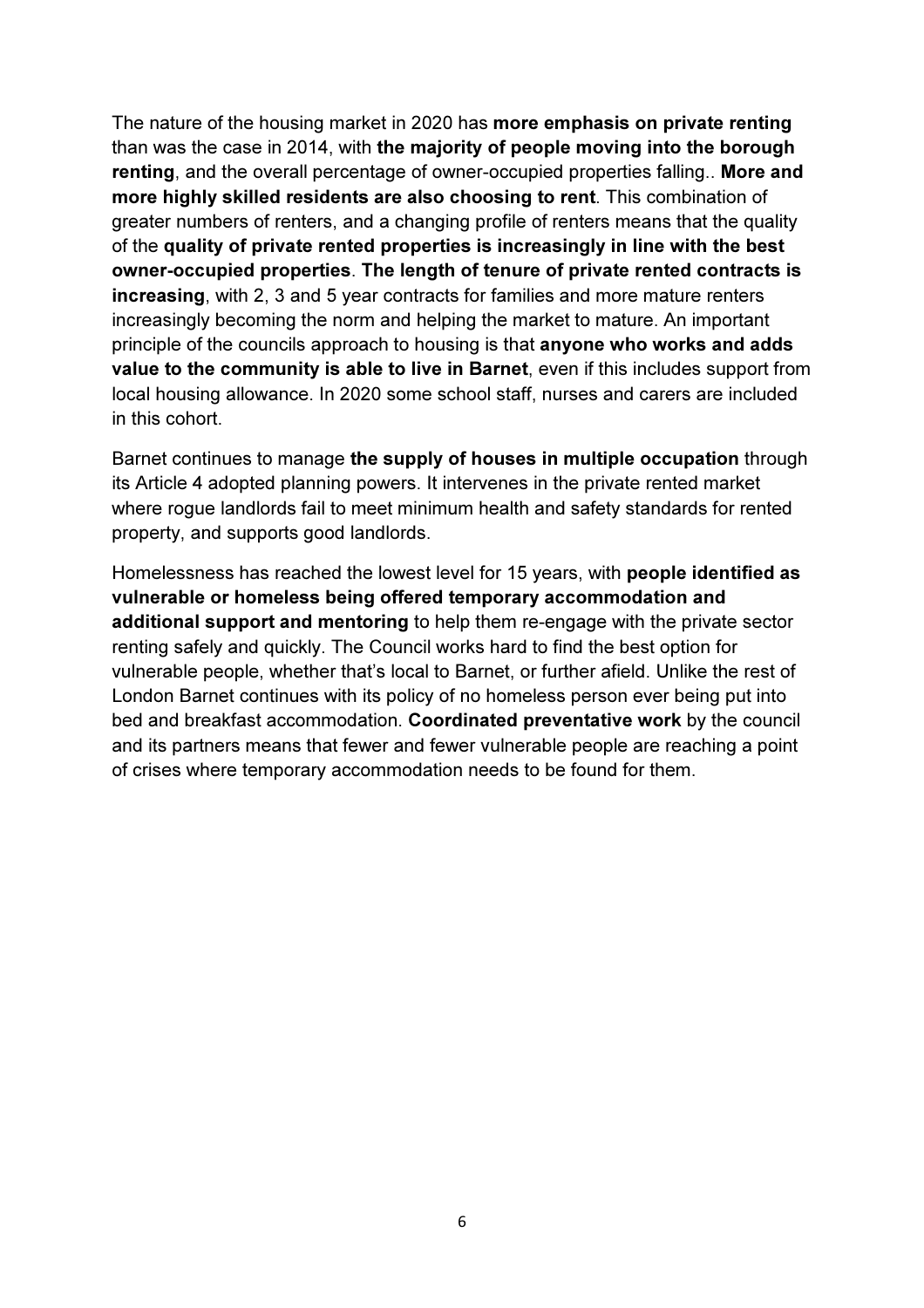# 3. Outcomes

Within the resources available to the Committee up to 2020, achieving the following outcomes will steer strategic decision making in relation to service delivery and investment.

| <b>Priority</b>                      | <b>Key Outcomes</b>                                                                                                         |  |  |
|--------------------------------------|-----------------------------------------------------------------------------------------------------------------------------|--|--|
| <b>Increasing</b>                    | Barnet is delivering large numbers of new homes with an                                                                     |  |  |
| <b>Housing Supply</b>                | appropriate mix of size and tenure through its growth and                                                                   |  |  |
|                                      | regeneration programmes in particular:                                                                                      |  |  |
|                                      | Housing Strategy has set out Barnet's plans for increasing                                                                  |  |  |
|                                      | supply                                                                                                                      |  |  |
|                                      | Housing Needs Assessment have identified the quantum<br>$\bullet$                                                           |  |  |
|                                      | and mix of housing required                                                                                                 |  |  |
|                                      | Growth and Regeneration programmes and new private<br>$\bullet$                                                             |  |  |
|                                      | developments meet housing need, and contribute to                                                                           |  |  |
|                                      | Barnet's reputation as a desirable place to live.                                                                           |  |  |
|                                      | Developments on Council land meet housing need and<br>$\bullet$                                                             |  |  |
|                                      | maximise benefits to the Council.                                                                                           |  |  |
| Delivery of                          | Barnet has identified the number of affordable homes it needs                                                               |  |  |
| <b>Affordable</b>                    | and is delivering these in particular:                                                                                      |  |  |
| <b>Housing</b>                       | Housing Strategy has identified Barnet's approach to<br>$\bullet$                                                           |  |  |
|                                      | providing affordable homes                                                                                                  |  |  |
|                                      | Housing Needs Assessment has identified the amount of<br>$\bullet$                                                          |  |  |
|                                      | affordable housing needed                                                                                                   |  |  |
|                                      | Affordable Housing Supplementary Planning Document<br>$\bullet$                                                             |  |  |
|                                      | has set out how much affordable housing will be sought                                                                      |  |  |
|                                      | from new developments as part of the planning process                                                                       |  |  |
|                                      | A new Framework Agreement with the GLA will set out our<br>$\bullet$                                                        |  |  |
|                                      | approach to delivery of affordable homes in the context of                                                                  |  |  |
|                                      | the London Housing Strategy                                                                                                 |  |  |
|                                      | The HRA Business Plan has set out the investment<br>$\bullet$                                                               |  |  |
|                                      | priorities for new and existing council homes                                                                               |  |  |
|                                      | Developments on Council land meet needs for affordable                                                                      |  |  |
|                                      | housing and maximise benefits to the Council.                                                                               |  |  |
| <b>Council Housing</b>               | Barnet has arrangements in place for providing housing and                                                                  |  |  |
| and Housing<br><b>Needs Services</b> | homelessness services that deliver high satisfaction amongst<br>residents and minimises the number of people being admitted |  |  |
|                                      | to emergency temporary accommodation in particular:                                                                         |  |  |
|                                      | The Housing Strategy has set out objectives for Housing<br>$\bullet$                                                        |  |  |
|                                      | <b>Services in Barnet</b>                                                                                                   |  |  |
|                                      | The future of homelessness and housing management<br>$\bullet$                                                              |  |  |
|                                      | services beyond 2014/15 has been established                                                                                |  |  |
|                                      | The contribution of homelessness and housing<br>$\bullet$                                                                   |  |  |
|                                      | management services to the Council's overall aims has                                                                       |  |  |
|                                      | been developed                                                                                                              |  |  |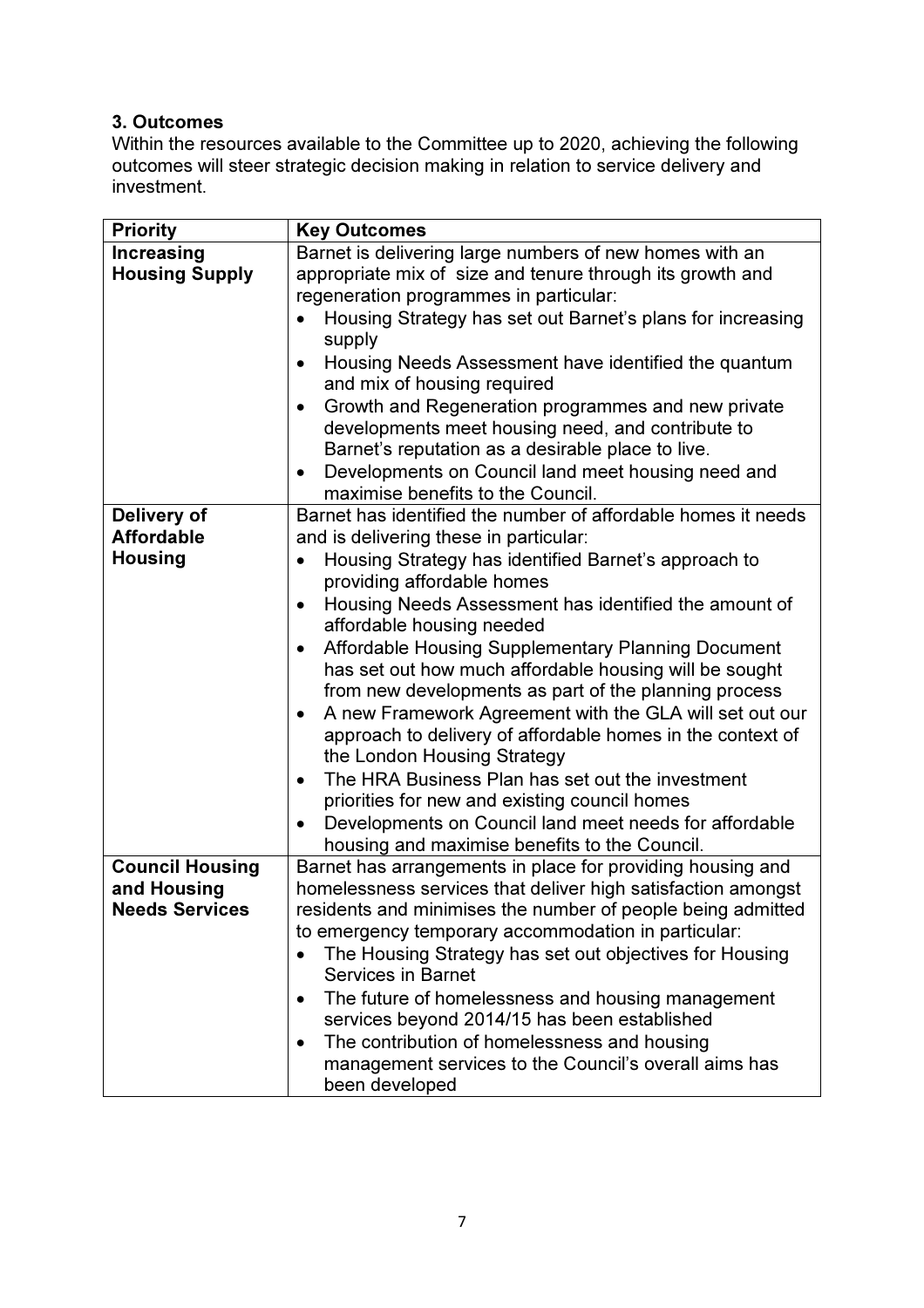| <b>Tackling</b><br><b>Homelessness</b>                                  | Homelessness and use of emergency accommodation has<br>been minimised in particular:<br>Development of a detailed Homelessness and Temporary<br>$\bullet$<br>Accommodation action plan<br>Budget monitoring will help to contain costs associated<br>$\bullet$<br>with use of emergency accommodation<br>Housing Allocations Scheme will ensure that scarce<br>$\bullet$<br>affordable housing is targeted at those in need and making<br>a contribution to the borough<br>Tenancy Strategy will ensure that more council housing is<br>$\bullet$<br>made available for those who need it           |
|-------------------------------------------------------------------------|-----------------------------------------------------------------------------------------------------------------------------------------------------------------------------------------------------------------------------------------------------------------------------------------------------------------------------------------------------------------------------------------------------------------------------------------------------------------------------------------------------------------------------------------------------------------------------------------------------|
| <b>Sustaining quality</b><br>in the Private<br><b>Rented Sector</b>     | Barnet has a good quality private rented sector that provides a<br>key role in meeting the housing needs of the borough in<br>particular:<br>Supporting good landlords in the Private Rented Sector<br>$\bullet$<br>and intervening where necessary.<br>Bringing empty properties back into use<br>$\bullet$<br>Houses in Multiple-Occupation - Business Case to extend<br>$\bullet$<br>licensing beyond the statutory minimum scheme to assist<br>in improving the housing impact of houses in multiple-<br>occupation.<br>Use of Article 4 direction to control development of new<br><b>HMOs</b> |
| <b>Providing suitable</b><br>housing to<br>support<br>vulnerable people | Barnet is delivering homes with an appropriate mix of size<br>and tenure for the needs of vulnerable groups through its<br>growth and regeneration programmes in particular:<br>New integrated specialist housing including extra care<br>$\bullet$<br>Wheelchair accessible housing<br>$\bullet$<br>Continuation of the Winter Well programme<br>$\bullet$<br>Creating a supported housing pathway for children leaving<br>care<br>Creating a supported housing pathway for people with<br>mental health needs which promotes independence and<br>recovery                                         |
| <b>Financial</b><br>contribution to the<br><b>Council</b>               | The Council will work to review the current arrangements with<br>The Barnet Group to assess value for money and to explore<br>options for the future delivery of services to meet the Councils<br>strategic needs. This will include options for the delivery and<br>management of new homes and a mixed economy of private,<br>social and affordable rents. Revised arrangements will be in<br>place by April 2016.                                                                                                                                                                                |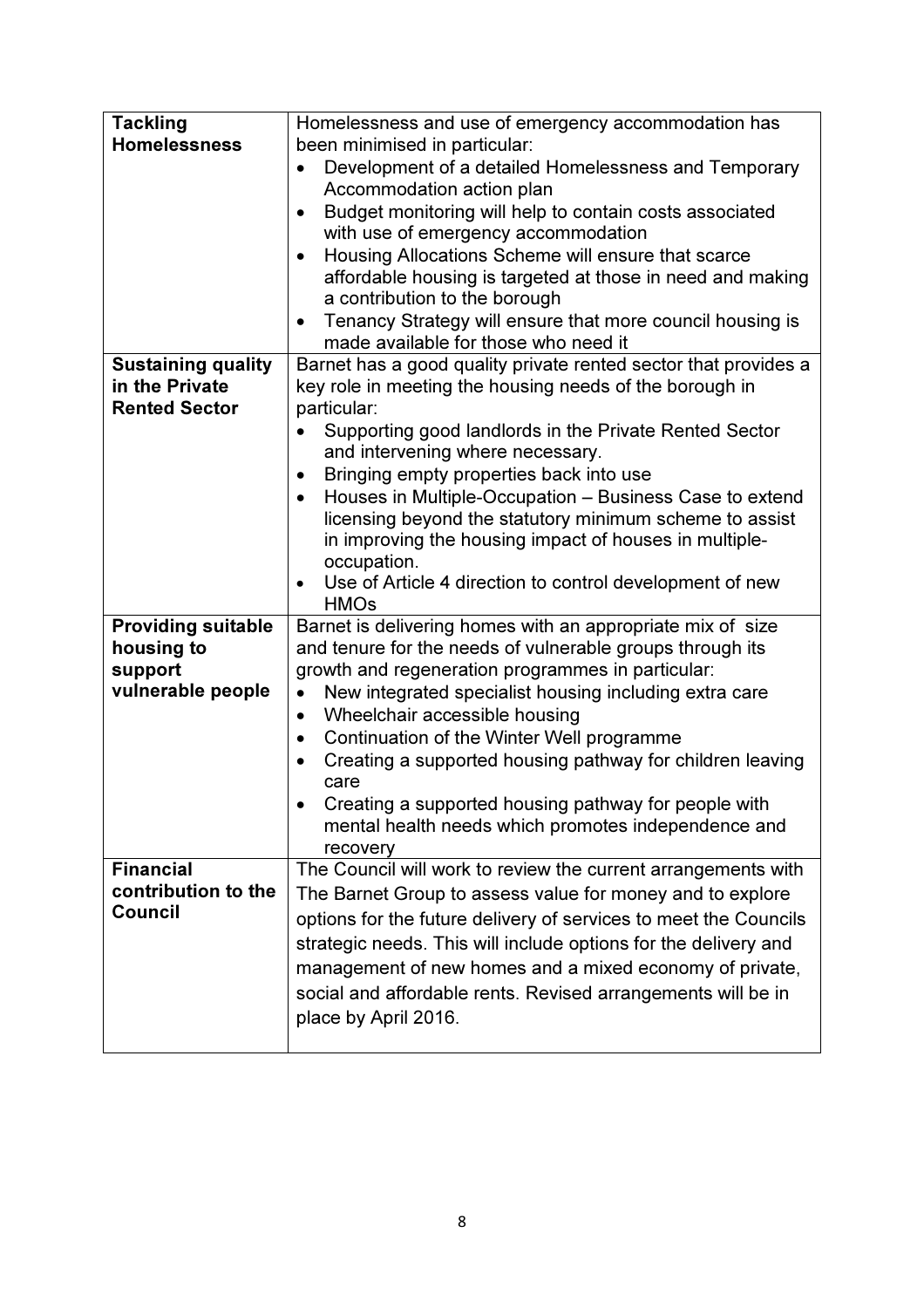# 4. About this plan

The commissioning plan has been developed in sections for the following priorities that make up the draft Housing Strategy:

- **Increasing Housing Supply**
- **•** Delivery of Affordable Housing
- Council Housing and Housing Needs Services
- **Tackling Homelessness**
- Sustaining quality in the Private Rented Sector
- **Providing suitable housing to support vulnerable people**
- Financial contribution to the Council

For each priority, the strategic direction is set out together with the commissioning intentions and the outcomes to be achieved.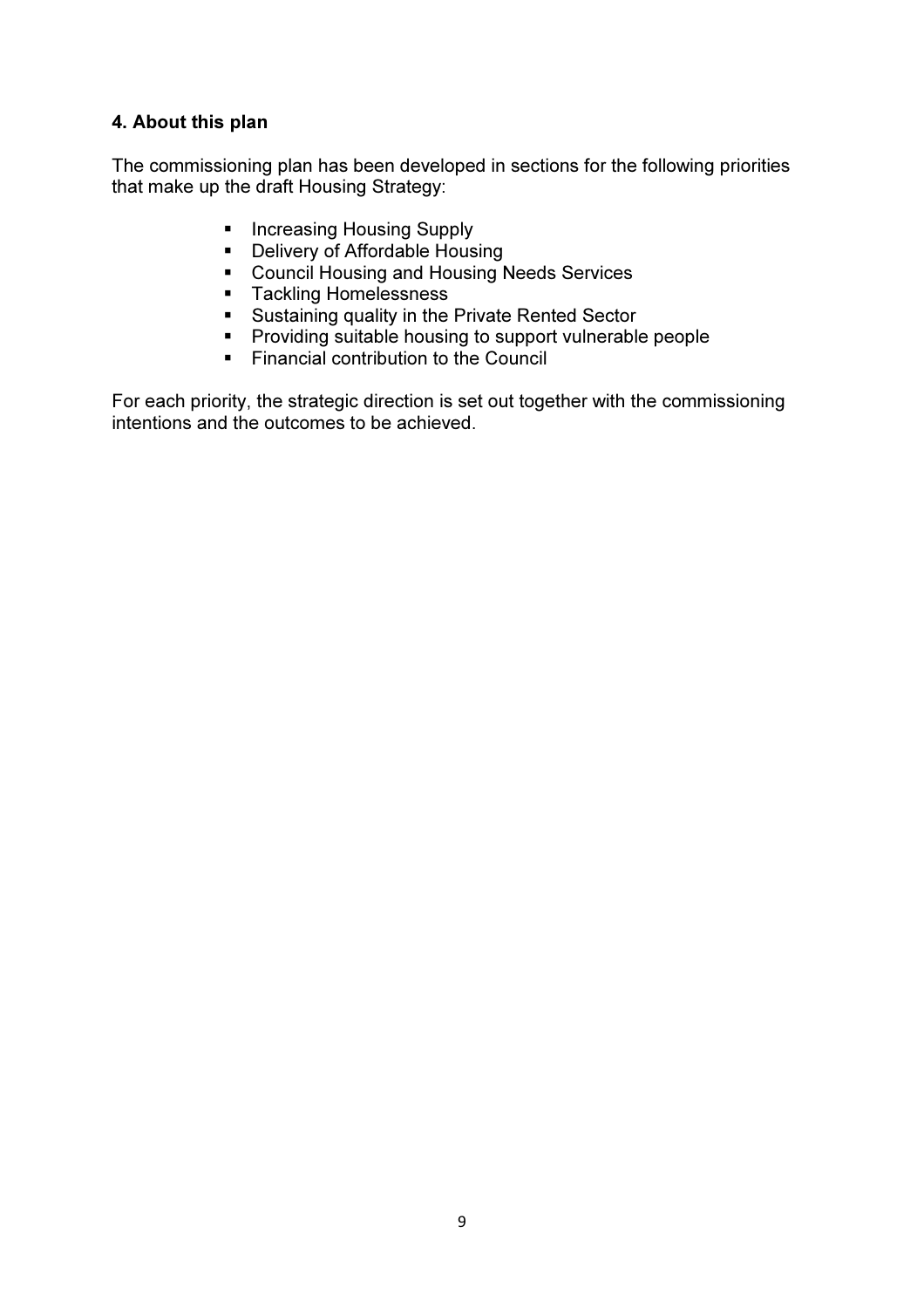# 5. Priority: Increasing Housing Supply and Delivery of Affordable Housing

## Delivering homes that people can afford

• Increasing supply will help ease the pressure on housing costs over the longerterm. However, there is a more immediate need to address the issue of a lack of housing – across all tenures - that people can afford.

## Reviewing the amount of affordable housing in new developments

• The Council will review its Affordable Housing Supplementary Planning Document, which determines the amount of affordable housing for rent and sale as part of new developments. The current requirement is for 40% of homes on new developments to be affordable and the review will consider whether this should change.

## Rented homes at affordable prices

• The Council believes that, for most people, including working households on modest incomes, 'affordable' means rent at Local Housing Allowance (LHA) level – meaning that residents will qualify for Housing Benefit if their income is low enough to qualify. As a result, the Council will seek to increase the supply of rented homes at LHA level by making use of available resources to develop new homes.

## Simplifying rents policy and reinvesting to build more homes that are affordable

- There is a link between the level of rent that is charged for council housing and the amount of resource available to invest in the construction of more homes that are affordable.
- The Council needs to strike the right balance between setting council rents at a level which is fair and generating income to increase the total number of homes that are affordable.
- In view of this, the Council will charge an affordable rent at Local Housing Allowance (LHA) levels or 80% of average market rent whichever is lower for all new council homes it builds. This will generate an additional income to be reinvested in building more homes that are affordable.
- To ensure consistency in relation to existing properties, the Council will set rents at LHA levels or 80% of the average market rent whichever is lower when empty properties are re-let. For existing tenants, the Council will consult on proposals for increasing rents to LHA levels or 80% of average market rents whichever is lower. Each additional 1% increase will generate around £550,000 of additional income to be reinvested in building more homes that are affordable.

## In delivering more homes that people can afford, the Council will:

- $\checkmark$  Increase the supply of housing over the longer-term.
- Revise its Affordable Housing Supplementary Planning Document, which guides applicants, agents, developers and planners through the affordable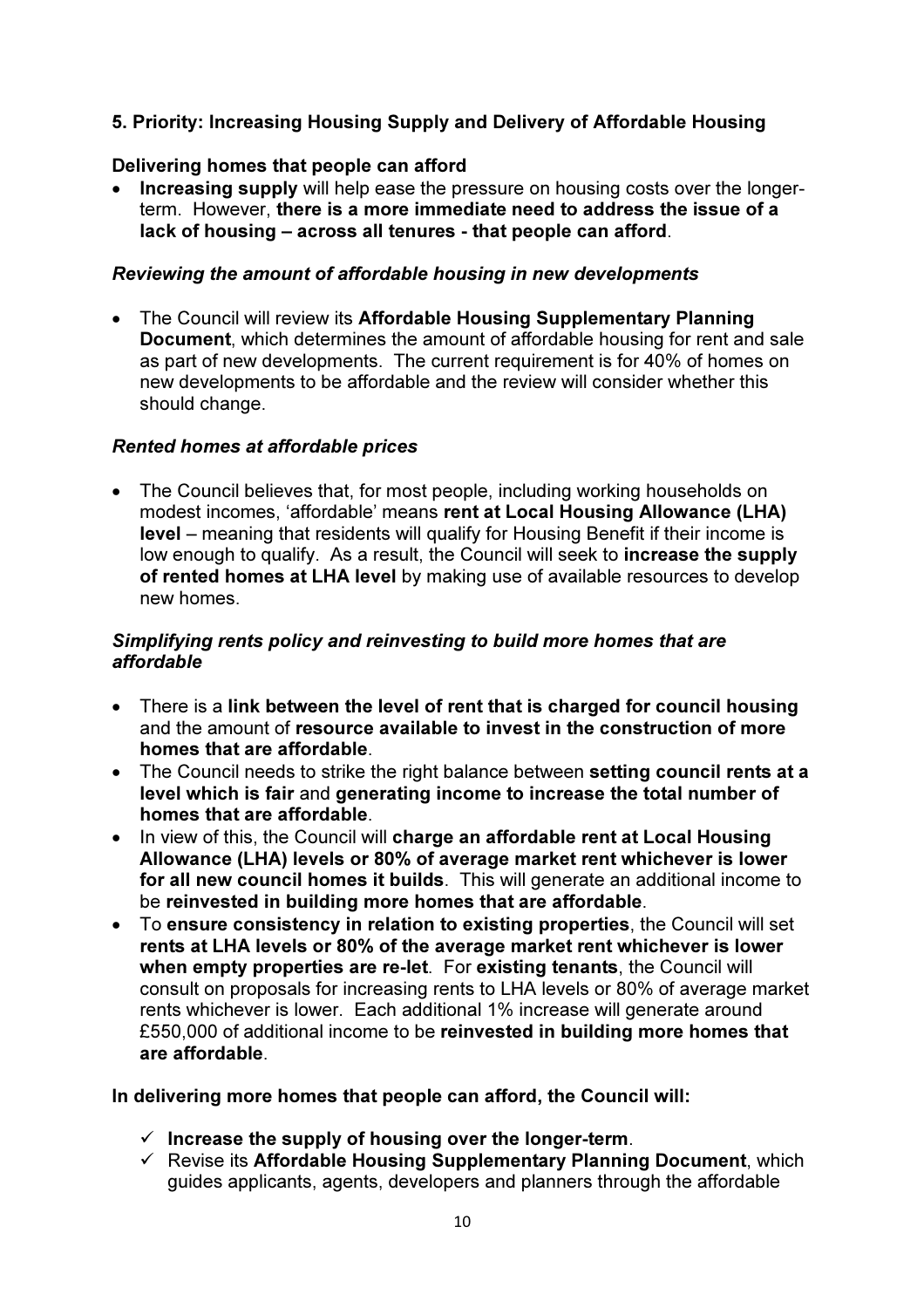housing delivery mechanism and clarifies Barnet's application of Local Plan and London Plan policy requirements.

- $\checkmark$  Increase the supply of rented homes at Local Housing Allowance level (LHA).
- $\checkmark$  Strike the right balance between the level of council rents and the amount of resource available for building more homes that are affordable by charging rent at LHA levels or 80% of average market rent for all new council homes; existing council properties that are re-let and, over time increase, for existing council tenants.
- $\checkmark$  Additional revenues generated through this change in rents policy will be reinvested to increase the number of affordable homes across the borough.

For residents this will mean;

- An increased supply of homes at affordable prices
- New homes that will meet housing need in the borough

For providers this will mean

● Developers and Registered Providers will have the opportunity to work with the council to build new homes including new and innovative products

#### Commissioning intentions:

|   | <b>Commissioning intention</b>     | What needs to happen                  |
|---|------------------------------------|---------------------------------------|
|   | Increasing the supply of new homes | Housing Strategy has set out Barnet's |
|   |                                    | plans for increasing supply           |
| 2 | New homes that will meet the needs | <b>Housing Needs Assessment has</b>   |
|   | of Barnet's households             | identified the quantum and mix of     |
|   |                                    | housing required.                     |
|   |                                    | <b>Growth and Regeneration</b>        |
|   |                                    | programmes and new private            |
|   |                                    | developments meet housing need,       |
|   |                                    | and contribute to Barnet's reputation |
|   |                                    | as a desirable place to live.         |
|   |                                    | Developments on Council land meet     |
|   |                                    | housing need and maximise benefits    |
|   |                                    | to the Council                        |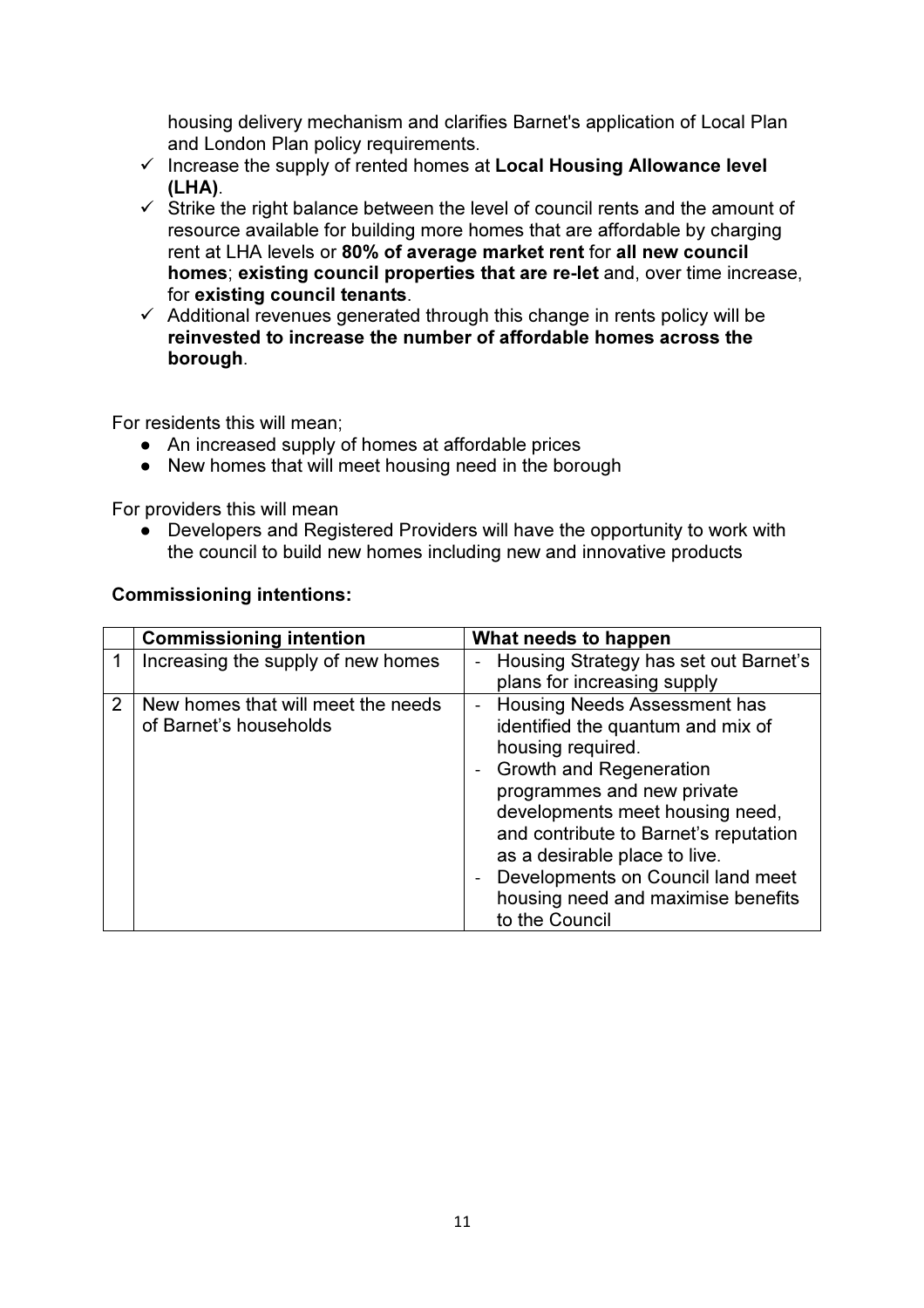|   | <b>Commissioning intention</b>             | What needs to happen                                                                                                                                                                                                                                                                                                                                                                                                                                                                                                                                                                                                                                                                                                                                                                                                                                        |
|---|--------------------------------------------|-------------------------------------------------------------------------------------------------------------------------------------------------------------------------------------------------------------------------------------------------------------------------------------------------------------------------------------------------------------------------------------------------------------------------------------------------------------------------------------------------------------------------------------------------------------------------------------------------------------------------------------------------------------------------------------------------------------------------------------------------------------------------------------------------------------------------------------------------------------|
| 3 | Delivering Homes that people can<br>afford | Housing Strategy has identified<br>Barnet's approach to providing<br>affordable homes<br>Housing Needs Assessment has<br>identified the amount of affordable<br>housing needed<br><b>Affordable Housing Supplementary</b><br>Planning Document has set out how<br>affordable housing will be sought from<br>new developments as part of the<br>planning process<br>- A new Framework Agreement with<br>the GLA will set out our approach to<br>delivery of affordable homes in the<br>context of the London Housing<br>Strategy<br>The HRA Business Plan has set out<br>the investment priorities for new and<br>existing council homes<br>Council rents policy in place that<br>provides additional income for<br>building new council homes<br>Developments on Council land meet<br>needs for affordable housing and<br>maximise benefits to the Council. |

These commissioning intentions will contribute to the following outcomes:

- **Increasing Housing Supply**
- **Delivery of Affordable Housing**

## Outcome measures

| <b>Measure</b>                                    | <b>Baseline-</b><br>13/14 | Target -<br>19/20 |
|---------------------------------------------------|---------------------------|-------------------|
| Additional Homes provided on HRA land             |                           | 500 additional    |
|                                                   |                           | homes             |
|                                                   |                           | provided by       |
|                                                   |                           | 2019/20           |
| % of New Build homes that are affordable          |                           | 40%               |
| Reduction in those considering affordable housing |                           | Reduce to         |
| as a concern in residents' survey.                |                           | average for       |
|                                                   |                           | London by         |
|                                                   |                           | 2020              |
|                                                   |                           | (Barnet 6%        |
|                                                   |                           | above London      |
|                                                   |                           | Average           |
|                                                   |                           | Spring 2014)      |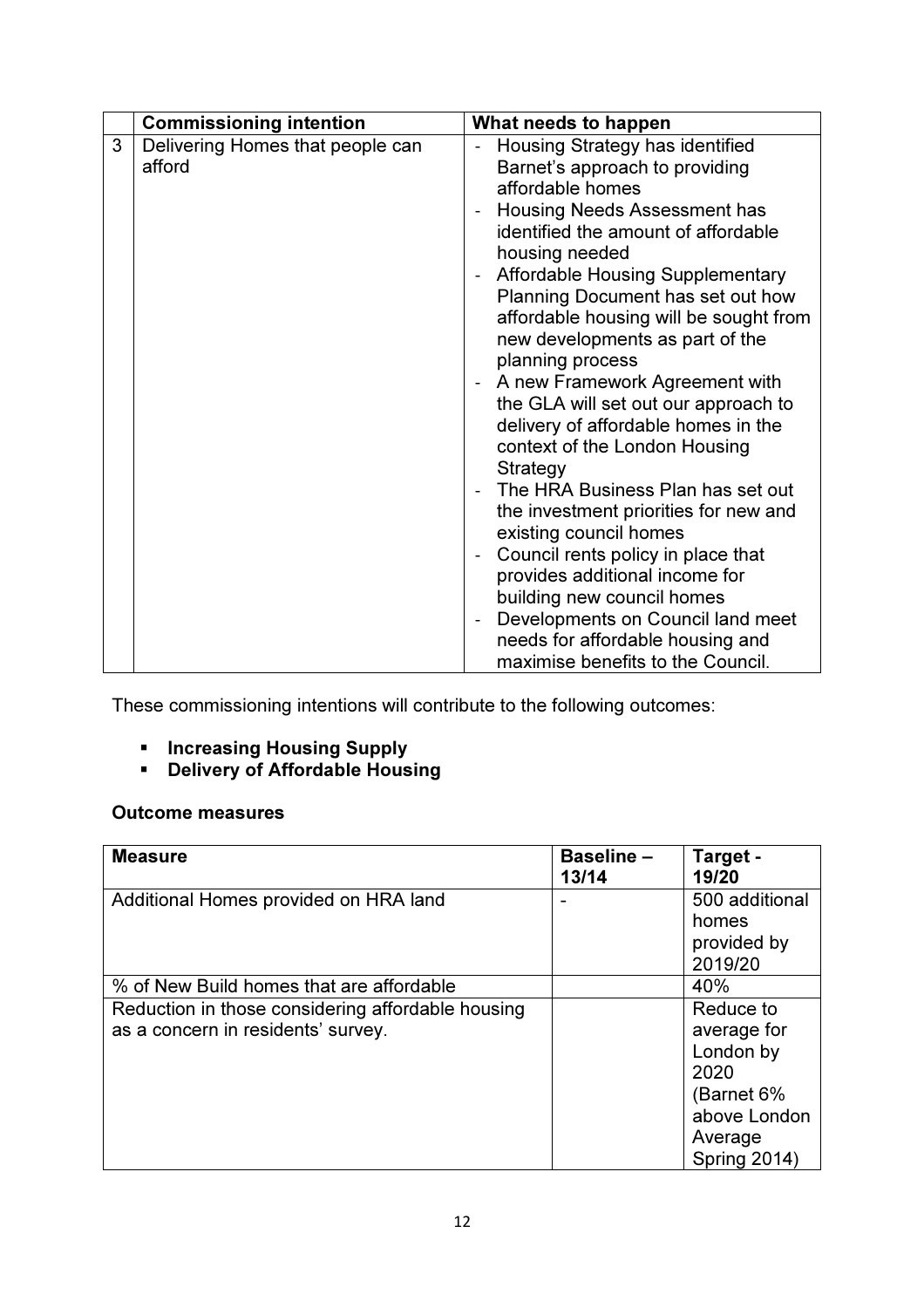# Revenue impact

The revenue position for the services is detailed at the end of the plan.

# Capital requirements

The capital position for the services is detailed at the end of the plan.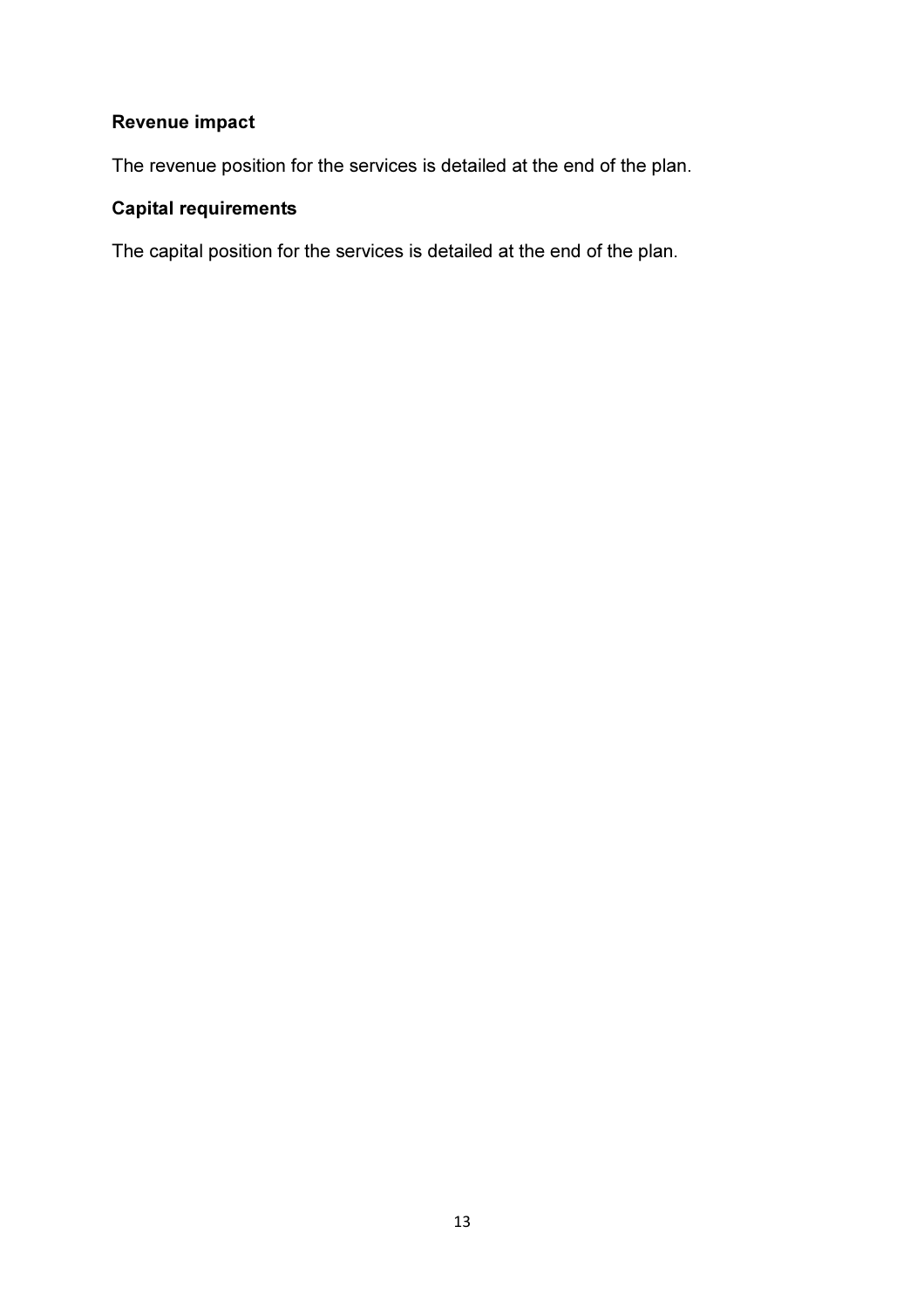## 6. Priority: Council Housing and Housing Needs Services and Tackling Homelessness

- Barnet Council will continue to take action to reduce the number of people placed in temporary accommodation and, in doing so, has successfully avoided the use of bed and breakfast accommodation.
- The Council's strategy for reducing the number of residents in temporary accommodation will continue to focus on increasing the number of private lettings to homeless households working with private landlords to achieve this; a greater focus on homelessness prevention measures; sourcing accommodation in less expensive areas outside of Barnet; and working in partnership with Job Centre Plus to create a multi-agency benefits Task Force to work closely with households affected by welfare reform to minimise the risk of homelessness.

# Making best use of existing housing stock

- In order to make the best use of existing stock, the Council has already **changed** the way that these homes are allocated and restricted allocations to those households that are in the highest need.
- Barnet's housing allocations scheme also already recognises the contribution that people who are working or volunteering make to the community by taking this into account.
- In order to increase the turnover and availability of council homes, most new tenants now receive a fixed term tenancy of five years,
- A review of the operation of the Barnet's Tenancy Strategy by February 2015 to ensure that its stated objectives are being achieved.

# In tackling homelessness in Barnet, the Council has:

- $\checkmark$  Increased incentives to private landlords to increase the number of private lettings to homeless households.
- $\checkmark$  Placed a greater focus on homelessness prevention measures.
- $\checkmark$  Sourced accommodation in less expensive areas outside of Barnet.
- Partnered with Job Centre Plus to create a multi-agency benefits Task Force to work closely with households affected by welfare reform to minimise the risk of homelessness.
- $\checkmark$  Reformed its Tenancy Strategy to recognise volunteering and setting fixed term tenancies of five years for new tenants to increase the turnover of council homes and make more homes available to those that need them.

For residents this will mean;

- Support from the Council via Barnet Homes to prevent Homelessness
- Access to homes in more affordable areas outside of the borough
- Support for residents affected by welfare reform to minimise the risk of homelessness
- Additional priority for affordable housing for those residents making a contribution to the community by working or volunteering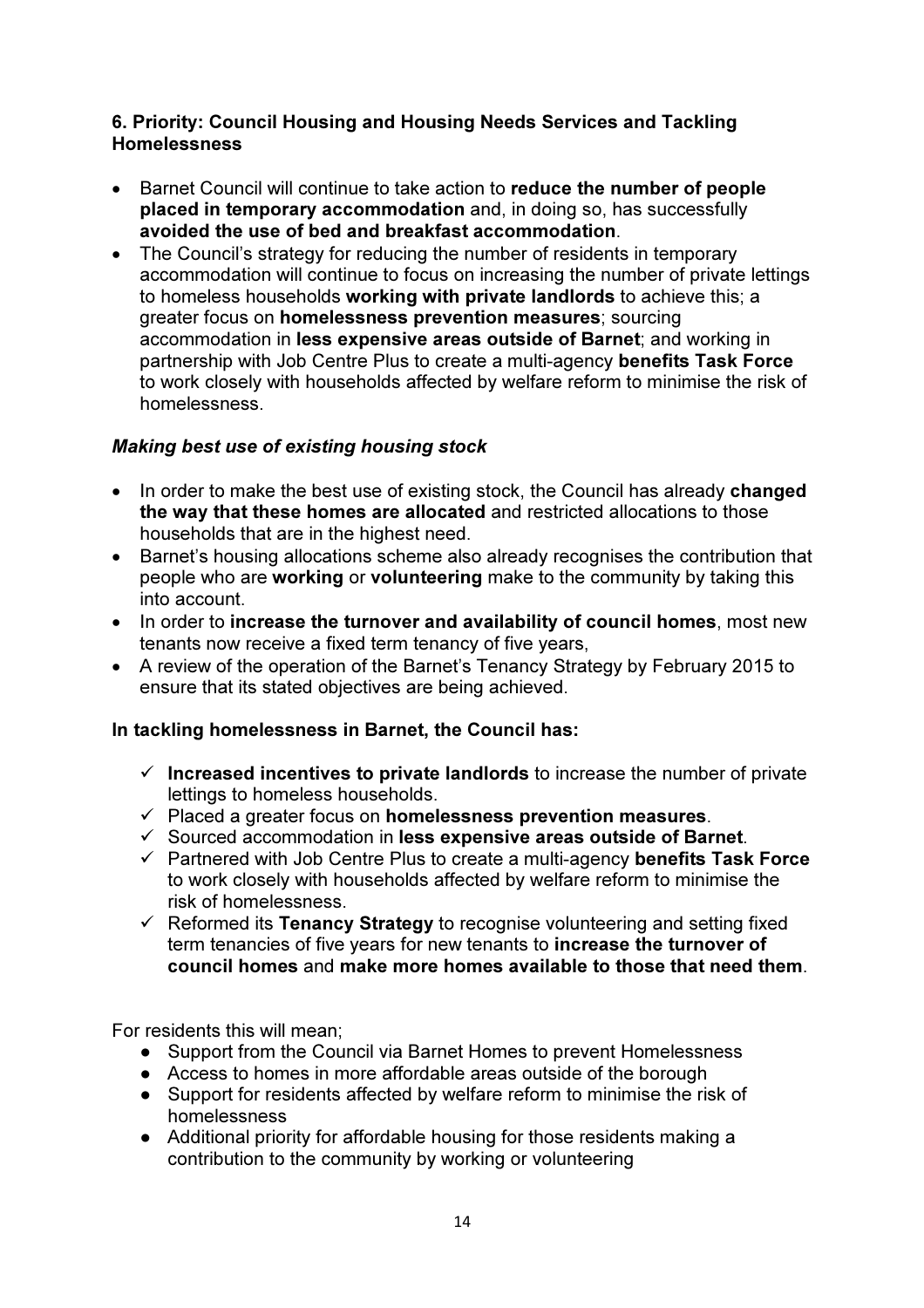For providers this will mean

● Opportunity to provide high quality and efficient housing services for Barnet's residents

## Commissioning intentions:

|                | <b>Commissioning intention</b>                                           | What needs to happen                                                                                                                                        |
|----------------|--------------------------------------------------------------------------|-------------------------------------------------------------------------------------------------------------------------------------------------------------|
| 1              | Housing Services provision that<br>meets the needs of Barnet's residents | The Housing Strategy has set out<br>objectives for Housing Services in<br><b>Barnet</b>                                                                     |
|                |                                                                          | Work to ensure high quality and<br>efficient homelessness and housing<br>management services beyond<br>2014/15                                              |
|                |                                                                          | The contribution of homelessness and<br>housing management services to the<br>Council's overall aims has been<br>developed.                                 |
| $\overline{2}$ | Reducing Homelessness and the use<br>of Temporary Accommodation          | Development of a detailed<br>Homelessness and Temporary<br>Accommodation action plan                                                                        |
|                |                                                                          | Budget monitoring will help to contain<br>costs associated with use of<br>emergency accommodation                                                           |
|                |                                                                          | <b>Housing Allocations Scheme will</b><br>ensure that scarce affordable housing<br>is targeted at those in need and<br>making a contribution to the borough |
|                |                                                                          | Tenancy Strategy will ensure that<br>more council housing is made<br>available for those who need it                                                        |

These commissioning intentions will contribute to the following outcomes:

- Council Housing and Housing Needs Services
- Tackling Homelessness

## Outcome measures

| <b>Measure</b>                                                                                                      | <b>Baseline</b><br>$-13/14$ | <b>Target - 19/20</b>                        |
|---------------------------------------------------------------------------------------------------------------------|-----------------------------|----------------------------------------------|
| Percentage of respondents very or fairly satisfied<br>with the service provided by their social housing<br>provider |                             | No less than 81%<br>annually                 |
| Numbers in Emergency Temporary<br>Accommodation (ETA)                                                               |                             | No More than 500<br>at financial year<br>end |
| Number of households living in Bed and Breakfast                                                                    |                             | Zero                                         |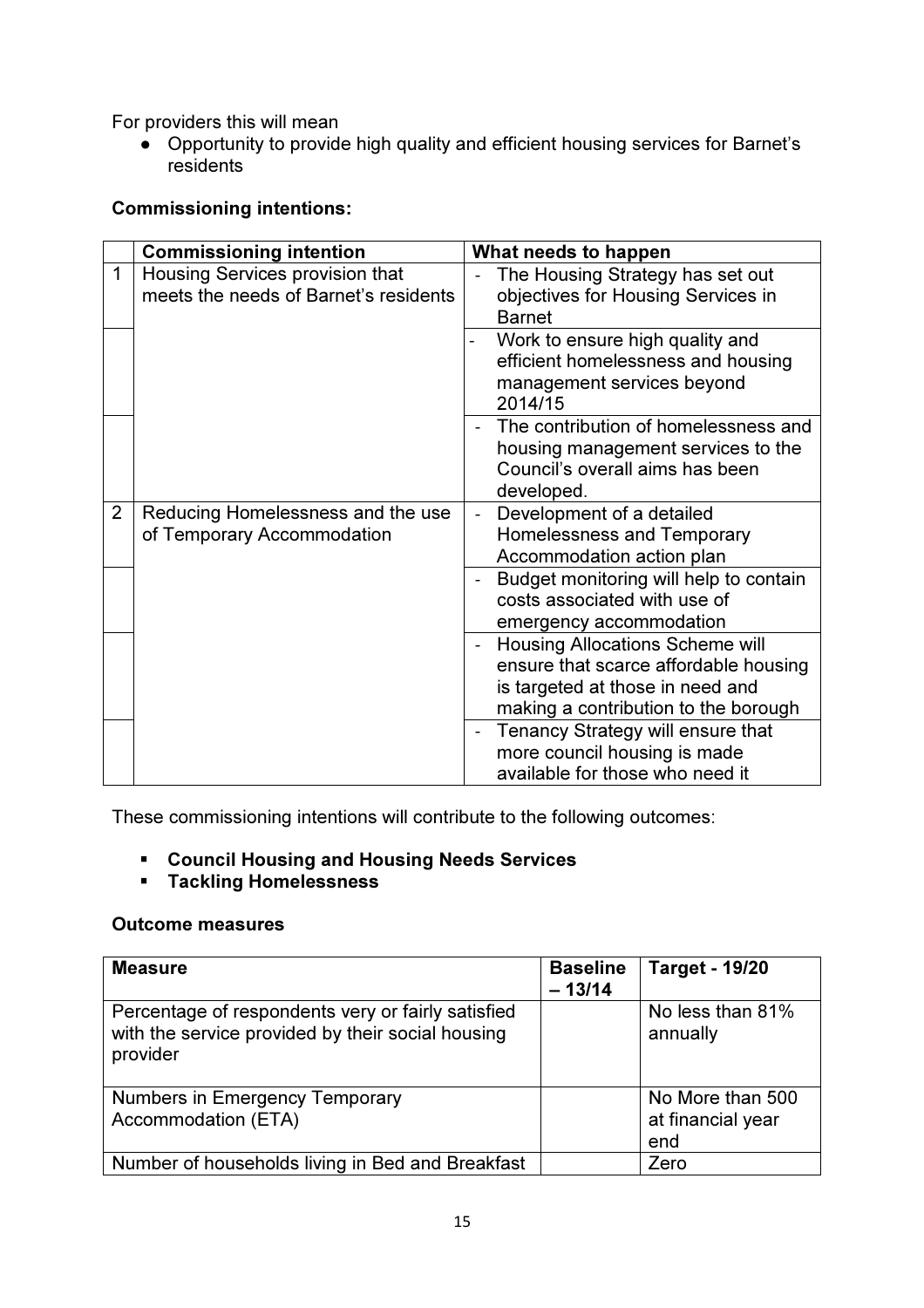| Percentage of those households in ETA pending<br>enquiries or found to be intentionally homeless | No more than the<br>London Average<br>quarterly |
|--------------------------------------------------------------------------------------------------|-------------------------------------------------|
| <b>Homelessness Preventions</b>                                                                  | No less than the<br>London Average <sup>1</sup> |

# Revenue impact

The revenue position for the services is detailed at the end of the plan.

# Capital requirements

The capital position for the services is detailed at the end of the plan.

 1 Total number of cases of homelessness prevention and relief per thousand households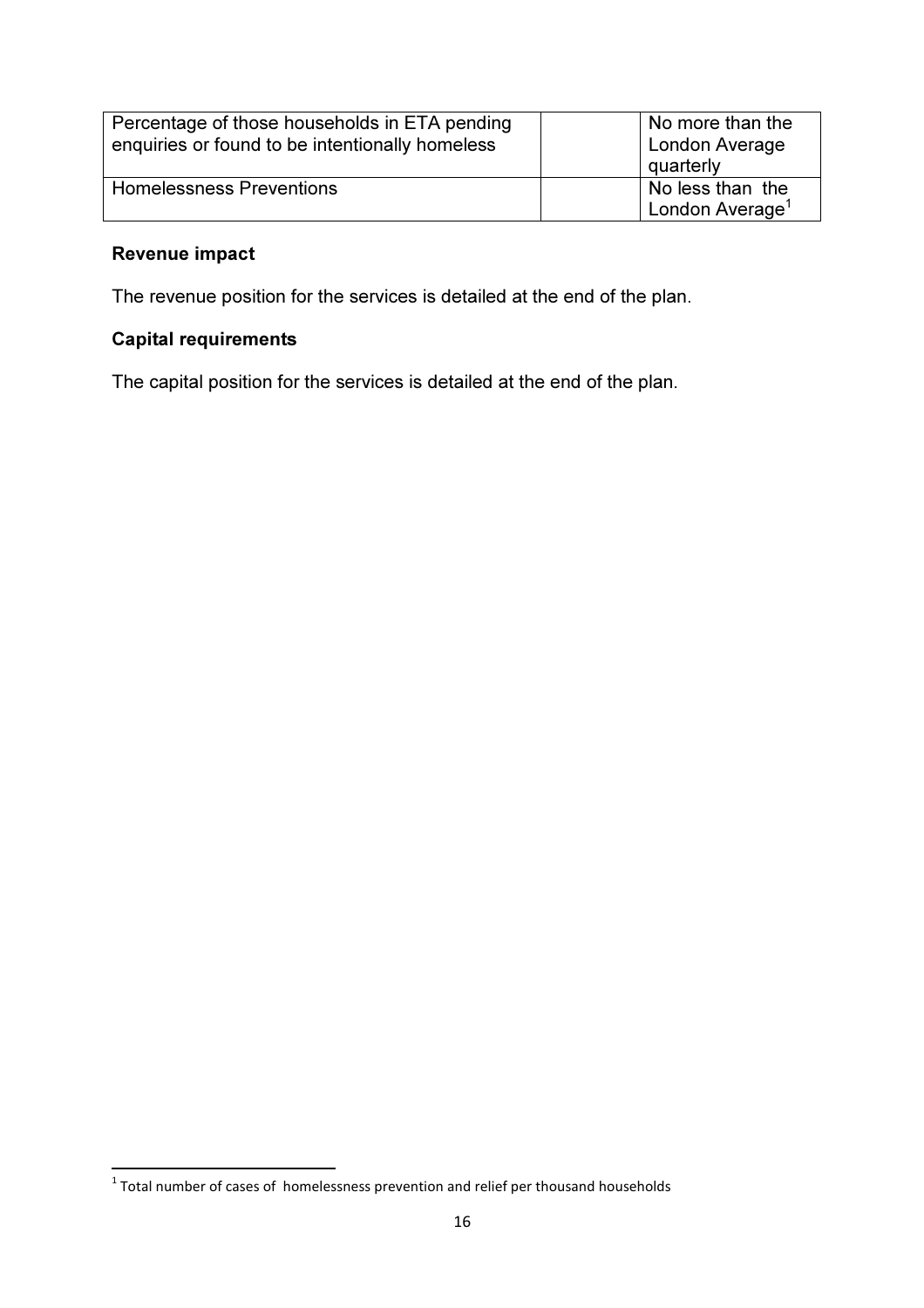# 7. Priority: Sustaining quality in the Private Rented Sector

- Everyone wants to live in a home that is of good quality and makes them feel safe. As such, Barnet's Housing Strategy will seek to improve the quality of housing across the borough.
- In all new developments, the Council is committed to building high quality new homes where people want to live. At the same time, there is also a need to tackle the issue of poor quality housing in the private rented sector.
- The high demand for homes has seen an increase in the number of **Homes in** Multiple-Occupation (HMOs) – particularly through the conversion of family homes into properties shared by unrelated people which, in some cases, are not well managed.
- The Council will review how HMOs are regulated and crack down on rogue landlords and sub-standard properties, working directly with landlords and encouraging them to acquire formal accreditation through the London Landlords Accreditation Scheme.

## In order to ensure high quality housing across the borough, the Council will:

- $\checkmark$  Ensure that all new homes are built to high standards of quality.
- $\checkmark$  Review regulations relating to Homes in Multiple Occupancy.
- $\checkmark$  Crack down on rogue landlords and encourage more of the borough's private landlords to acquire formal accreditation through the London Landlords Accreditation Scheme.

For residents this will mean;

- Sustained quality in the private rented sector
- A reduction in poor quality HMOs and associated negative impacts on local neighbourhoods

For providers this will mean

● Improved professionalism within private rented sector

# Commissioning intentions:

| <b>Commissioning intention</b>                                                                       | What needs to happen                                                                                                                                                                                                                                                      |
|------------------------------------------------------------------------------------------------------|---------------------------------------------------------------------------------------------------------------------------------------------------------------------------------------------------------------------------------------------------------------------------|
| Supporting good landlords in the<br><b>Private Rented Sector and</b><br>intervening where necessary. | - Houses in Multiple-Occupation -<br>Business Case to extend licensing<br>beyond the statutory minimum<br>scheme to assist in improving the<br>housing impact of houses in multiple-<br>occupation.<br>- Use of Article 4 direction to control<br>development of new HMOs |
|                                                                                                      |                                                                                                                                                                                                                                                                           |

These commissioning intentions will contribute to the following outcomes:

Sustaining quality in the Private Rented Sector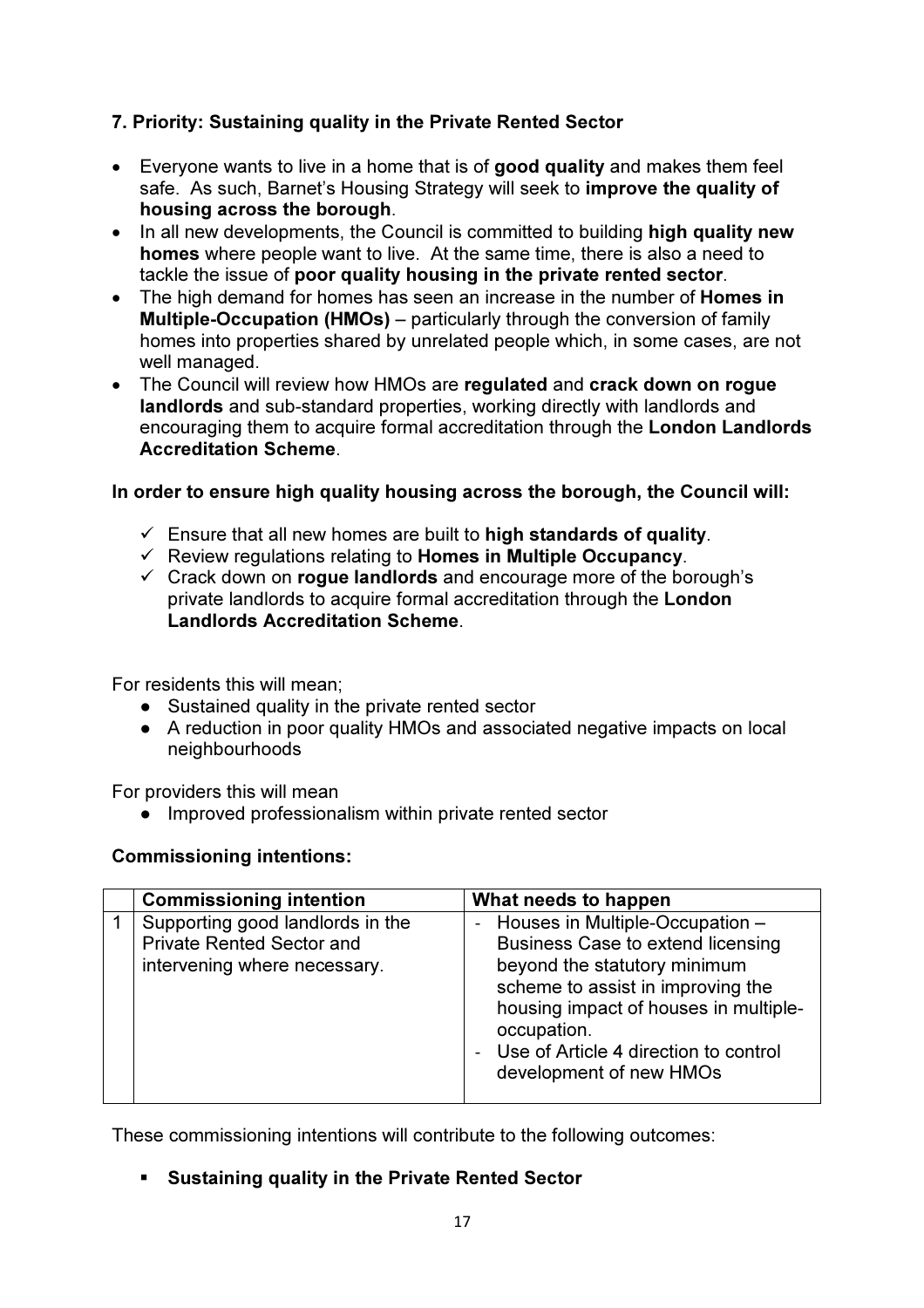#### Outcome measures

| <b>Measure</b>                                    | <b>Baseline-</b><br>13/14 | <b>Target - 19/20</b>                                                                                                 |
|---------------------------------------------------|---------------------------|-----------------------------------------------------------------------------------------------------------------------|
| Housing Health and<br><b>Safety Rating System</b> |                           | Category 1 hazards reduced in 165 properties                                                                          |
| Improvement in HMOs                               |                           | 60% HMOs licensed in 90 days or less                                                                                  |
| Improvement in HMOs                               |                           | 60% Licensed HMOs with expired major<br>conditions are complied with or enforcement<br>action is taken against owners |
| Improvement in HMOs                               |                           | 5% increase in the number of accredited<br>landlords                                                                  |
| <b>HMOs licensed</b>                              |                           | Total number of licensed premises is<br>increased by 20 annually                                                      |

# Revenue impact

The revenue position for the services is detailed at the end of the plan.

# Capital requirements

The capital position for the services is detailed at the end of the plan.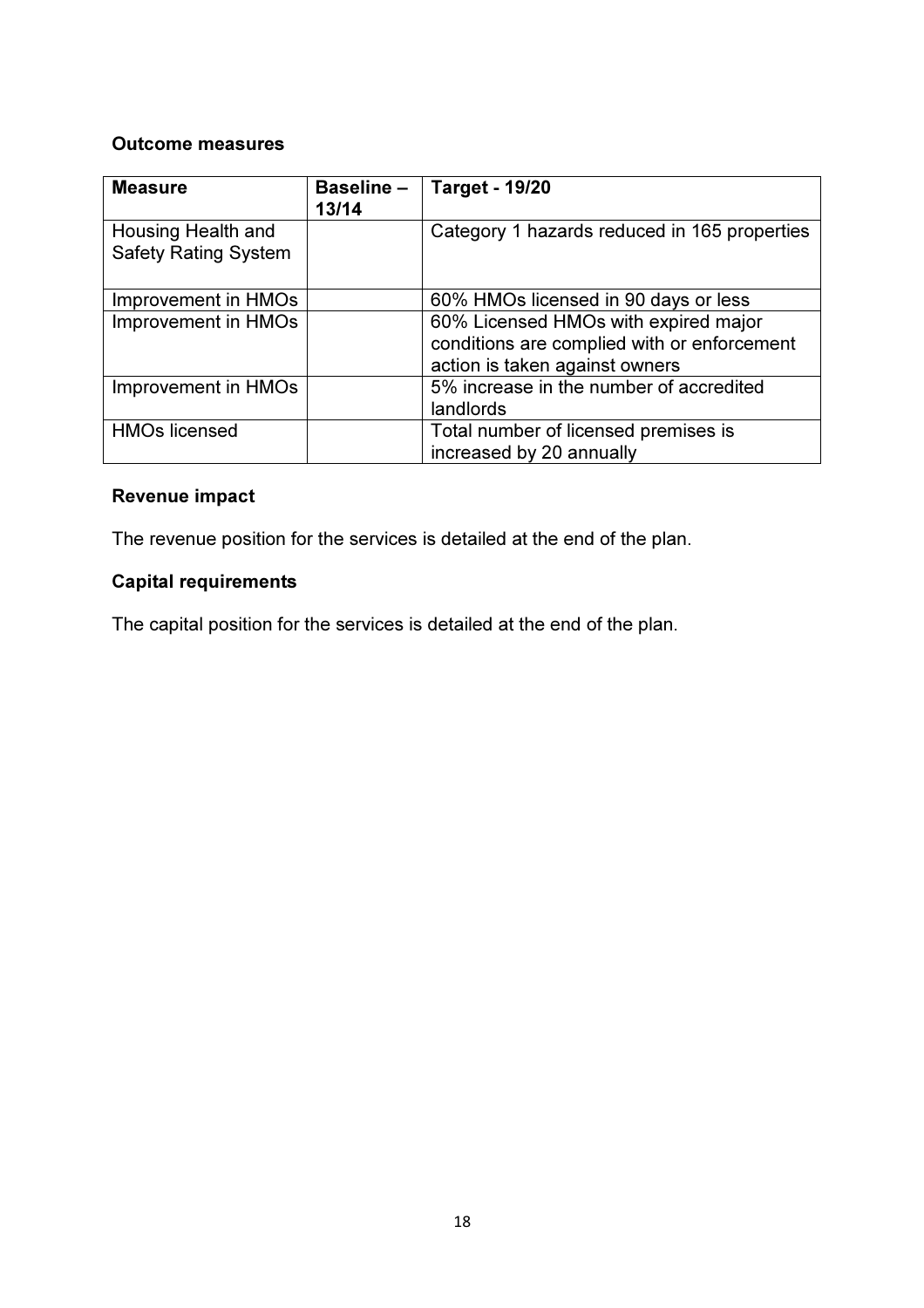# 8. Priority: Providing suitable housing to support vulnerable people

## In order to provide suitable housing to support vulnerable people, the Council will:

Prioritise developments for:

Older people including:

- New homes
- Co-housing
- Sheltered housing
- Supported housing options
- Adapted and Accessible Older Properties
- Advice
- Housing for adults with disabilities
- Mental Health
- Young People Leaving Care

## In providing suitable housing to support vulnerable people in Barnet, the Council has:

- Identified a site and funding agreed for new Extra Care Housing Scheme
- Planning permission granted for Co-housing project
- Developed additional Sheltered Housing Plus
- Re-commissioning of housing related floating support services
- Supported Living Housing Scheme established at Speedwell Court
- 220 Disability Facility Grants were approved in 2013/14.

For residents this will mean;

● Increased housing options for vulnerable people in Barnet

For providers this will mean

• Working with the Council to provide a range of housing options for vulnerable people

## Commissioning intentions:

|   | <b>Commissioning intention</b>                                                      | What needs to happen                                                                                                       |
|---|-------------------------------------------------------------------------------------|----------------------------------------------------------------------------------------------------------------------------|
|   | Increased supply of alternatives to<br>residential care for vulnerable people       | New integrated specialist housing<br>including extra care<br>More wheelchair accessible housing                            |
| 2 | Reduce the number of deaths<br>amongst older people associated with<br>cold weather | <b>Continuation of the Winter Well</b><br>programme                                                                        |
| 3 | Providing sustainable housing options<br>for children leaving care                  | Creating a supported housing<br>pathway for children leaving care                                                          |
| 4 | Providing sustainable housing options<br>for people with mental health needs        | Creating a supported housing<br>pathway for people with mental health<br>needs which promotes independence<br>and recovery |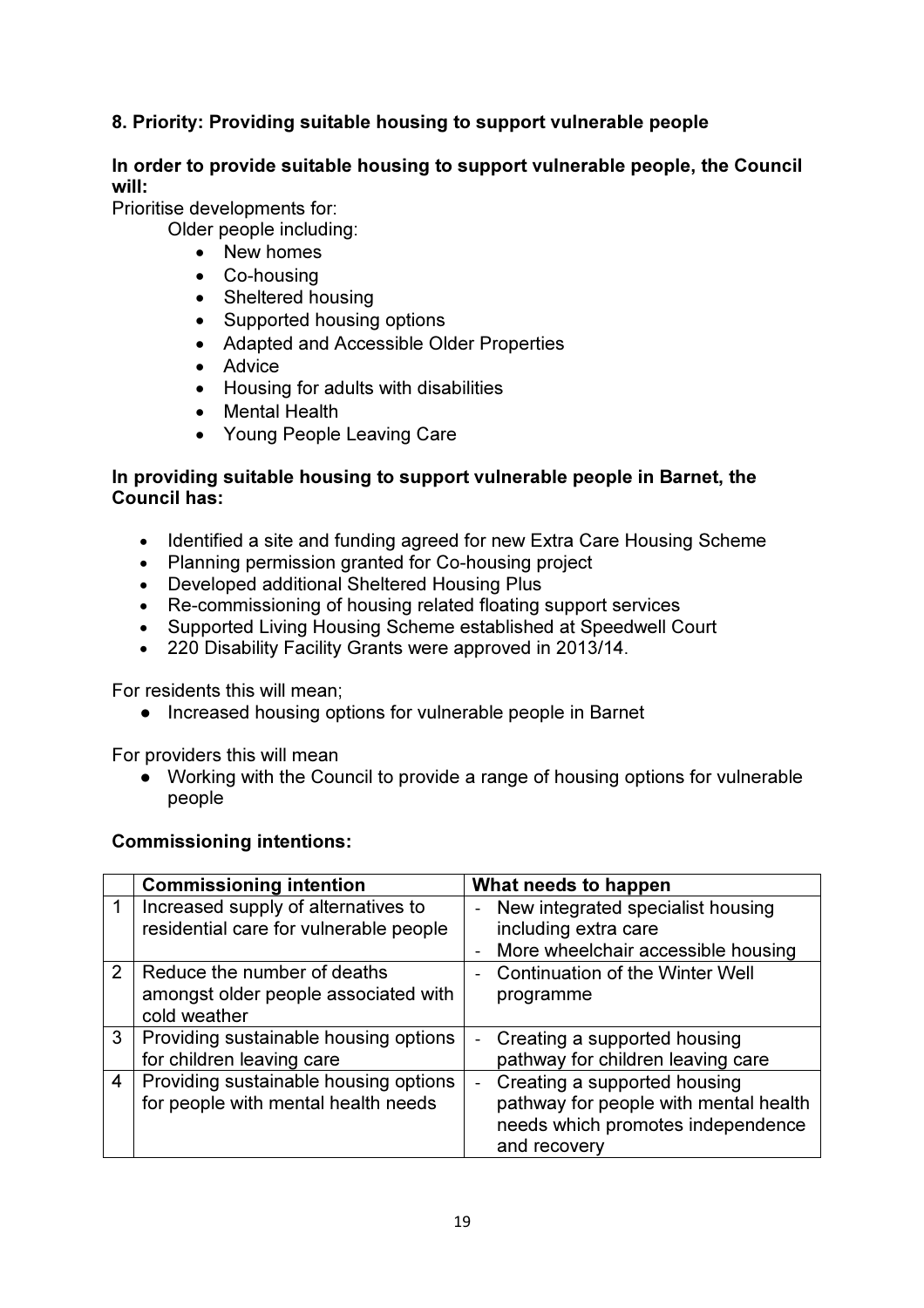These commissioning intentions will contribute to the following outcomes:

# Providing suitable housing to support vulnerable people

## Outcome measures

| <b>Measure</b>                                                           | <b>Baseline -</b><br>13/14 | <b>Target - 19/20</b>              |
|--------------------------------------------------------------------------|----------------------------|------------------------------------|
| Provide additional integrated specialist<br>housing including extra care |                            | 100 additional units<br>by 2019/20 |
| Provide additional wheelchair housing                                    |                            | 10% of new housing<br>provision    |
| Provide additional 'lifetime homes' housing                              |                            | 100% of new housing<br>provision   |

# Revenue impact

The revenue position for the services is detailed at the end of the plan.

# Capital requirements

The capital position for the services is detailed at the end of the plan.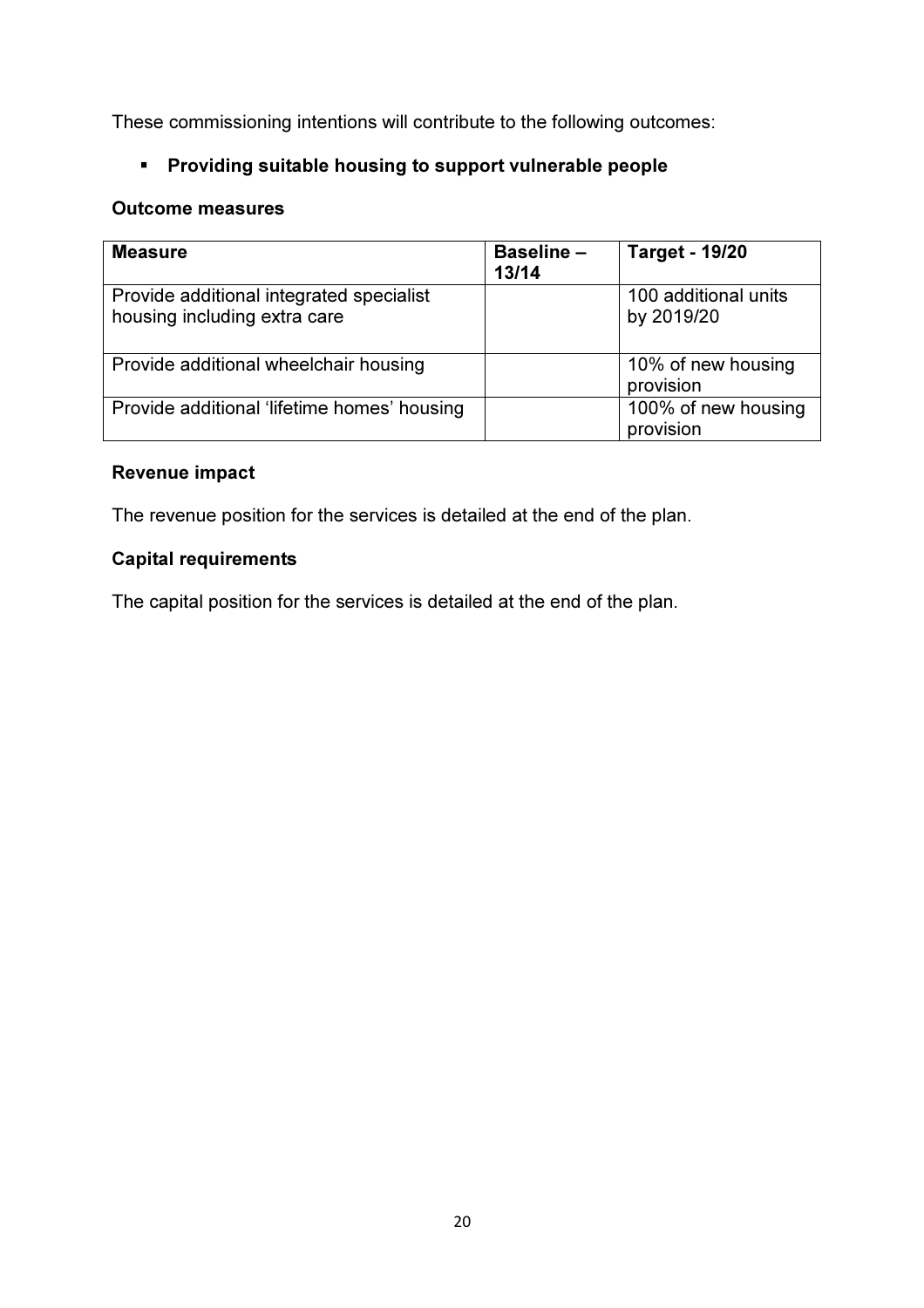# 9. Financial contribution to the Council

The Council will work to review the current arrangements with The Barnet Group, to assess value for money and to explore options for the future delivery of services to meet the Councils strategic needs. This will include options for the delivery and management of new homes and a mixed economy of private, social and affordable rents. Revised arrangements will be in place by April 2016.

## Council Housing and Housing Needs Services

The council's Medium Term Financial Strategy (MTFS) includes a general fund saving of £300k for 2015/16. A Priority Spending Review (PSR) target has been set for a 20% reduction of management costs in the HRA for the period from 2016-20. This equates to a baseline adjustment of £4.2 million and work is currently underway to identify how that can be achieved. This savings assumption has been built into the proposals for funding new build and ensuring use of right to buy receipts (see pages 13 and 14). In order to meet this saving requirement Barnet Homes has developed proposals for savings which currently total £3.4 million as laid out in the section on savings below. These savings targets are set out in the table below.

|                     |                           | <b>MTFP</b>               | <b>PSR</b>                |
|---------------------|---------------------------|---------------------------|---------------------------|
| <b>Service Area</b> | 2014/15 budget<br>(E'000) | <b>Proposed</b>           | <b>Suggested</b>          |
|                     |                           | 2015/16 budget<br>(£'000) | 2019/20 budget<br>(E'000) |
| HNR (Expenditure)   | 20,484                    | 20,184                    | 20,184                    |
| HNR (Income)        | (16, 230)                 | (16, 230)                 | (16, 230)                 |
| Inflation           |                           |                           | 196                       |
| <b>TOTAL</b>        | 4,254                     | 3,954                     | 4,150                     |
|                     |                           |                           |                           |
| <b>Service Area</b> | 2014/15 budget<br>(E'000) | <b>Proposed</b>           | <b>Suggested</b>          |
|                     |                           | 2015/16 budget            | 2019/20 budget            |
|                     |                           | (£'000)                   | (E'000)                   |
| HRA (Expenditure)   | 65,176                    | 65,176                    | 60,976                    |
| HRA (Income)        | (61, 830)                 | (61, 830)                 | (61, 830)                 |
| TOTAL*              | 3,346                     | 3,346                     | (854)                     |

\* The 2014-15 & 2015-16 periods show a net cost of Housing Revenue Account (HRA) services (funded by the HRA reserve). The PSR period shows a surplus.

#### HRA Savings proposals – Barnet Homes proposed savings 2016-2020

| Service<br>Area | <b>Description</b> | How saving will be achieved | Saving |
|-----------------|--------------------|-----------------------------|--------|
|                 |                    |                             |        |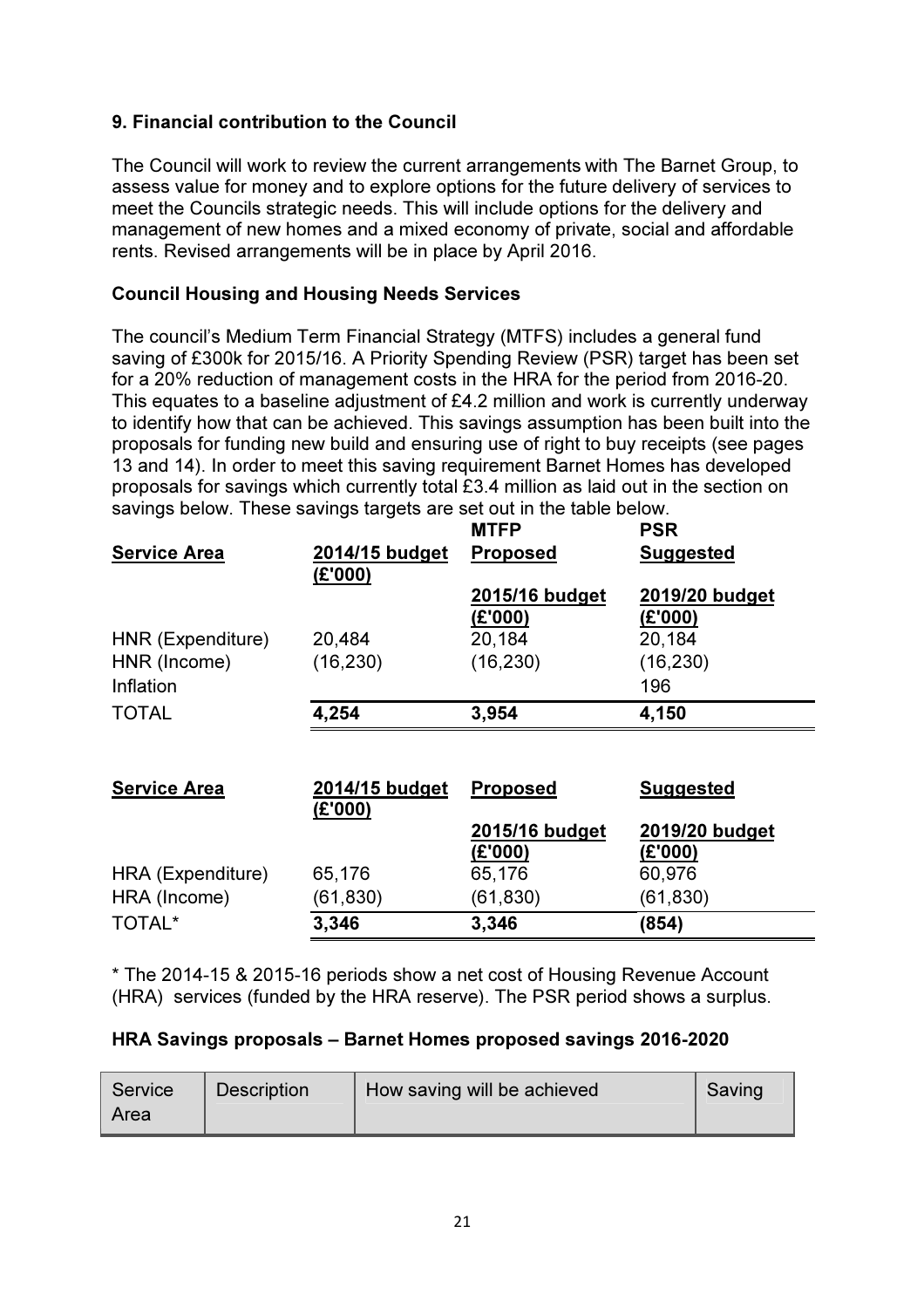| <b>Barnet</b><br>Homes | <b>SERVICE</b><br><b>REVIEWS -</b> | Reviewing the role of:<br>$\bullet$<br><b>Support services</b><br>Income collection and tenancy<br>sustainment<br>Caretaking and estate<br>management<br>Resident involvement, capacity<br>building and community<br>engagement<br>Supported housing and Assist<br><b>Repairs</b><br>$\bullet$<br><b>Call Centre</b><br>Regeneration & housing<br>management<br>Management structure                                                                                                                               | £1.965m |
|------------------------|------------------------------------|--------------------------------------------------------------------------------------------------------------------------------------------------------------------------------------------------------------------------------------------------------------------------------------------------------------------------------------------------------------------------------------------------------------------------------------------------------------------------------------------------------------------|---------|
| <b>Barnet</b><br>Homes | Efficiency                         | <b>Consider Revised reward strategy</b><br>$\bullet$<br>Increasing use of graduates,<br>$\bullet$<br>interns, volunteers and<br>apprenticeships<br>Negotiate reductions in service<br>level agreements between Barnet<br>Homes and LBB<br>Review contracts to achieve<br>$\bullet$<br>greater purchasing power and<br>maximise efficiencies from existing<br>contracts<br>Reduction in accommodation costs<br>as reducing floor space<br>Efficiencies already delivered to<br>fund All Systems Go business<br>case | £1.024m |
| <b>Barnet</b><br>Homes | Growth and<br>Income               | Income from new build<br>$\bullet$<br>Income from new business<br>Income from PRS management<br>Seek introduction of higher fees<br>and charges<br>EA & TA savings from new build                                                                                                                                                                                                                                                                                                                                  | £0.839m |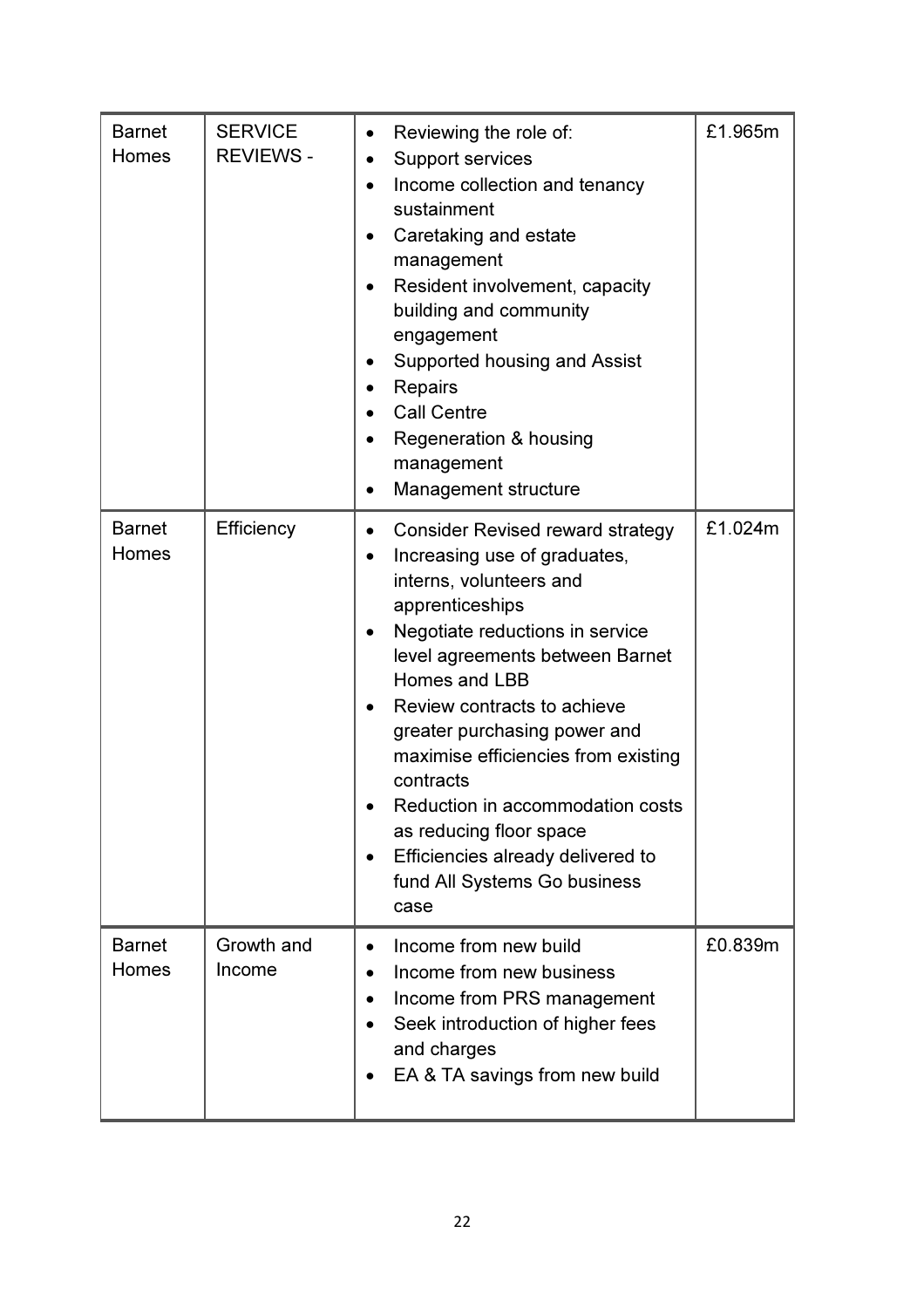| <b>Barnet</b><br>Homes | Reducing<br>Demand,<br>Promoting<br>Independence | Reducing demand on services as<br>a result of customer portal and<br>customer applications<br>Review the landlord and tenant<br>contract | £0.371m      |
|------------------------|--------------------------------------------------|------------------------------------------------------------------------------------------------------------------------------------------|--------------|
|                        |                                                  | Total                                                                                                                                    | <b>£4.2m</b> |

Delivery of Affordable Housing - Delivery of new council homes will be supported by a combination of HRA headroom, right to buy receipts and GLA grant. The Savills modelling tool shows that in addition to the existing commitments2, a new build programme of 500 new council homes over 5 years could be supported subject to the availability of suitable land, as well as two further extra care housing schemes (100 units).

In addition, Barnet Homes have secured £2.47m funding from the GLA 2015/18 affordable housing programme to support building 101 new homes at a total cost of £19.1m.

Tackling Homelessness – Containing budget pressures associated with the costs of temporary accommodation continues to be a challenge especially with the demand to bring forward early decanting for regeneration. Detailed plans are in place to contain those costs and this will be monitored through existing governance **structures** 

## Barnet Homes Capital Programme:

Investment to refurbish General Fund hostels and 3 new council homes at Alexandra Road.

| 2014-15                     | <b>TOTAL CAPITAL FUNDING £'000</b> |          |       |          |       |      |  |
|-----------------------------|------------------------------------|----------|-------|----------|-------|------|--|
|                             | $2014 -$                           | $2015 -$ | 2016- | $2017 -$ | 2018- | Tota |  |
| <b>General Fund</b>         | 15                                 | 16       | 17    | 18       | 19    |      |  |
| Alexandra Road              | 24                                 |          |       |          |       | 24   |  |
| <b>Hostel Refurbishment</b> |                                    |          |       |          |       |      |  |
| Programme                   | 270                                |          |       |          |       | 270  |  |

#### Current HRA Capital Programme:

Investment to ensure that council owned housing stock is well maintained and that statutory health and safety obligations are met. Also includes investment to improve Granville Road and deliver 38 new council homes.

l

#### 2014-15 TO 2018-19 TOTAL CAPITAL FUNDING £'000

 $^2$  Existing Barnet Homes programme for 41 units, Extra Care Housing at Morton Close, Advanced Acquisitions of Leasehold properties on Regeneration Estates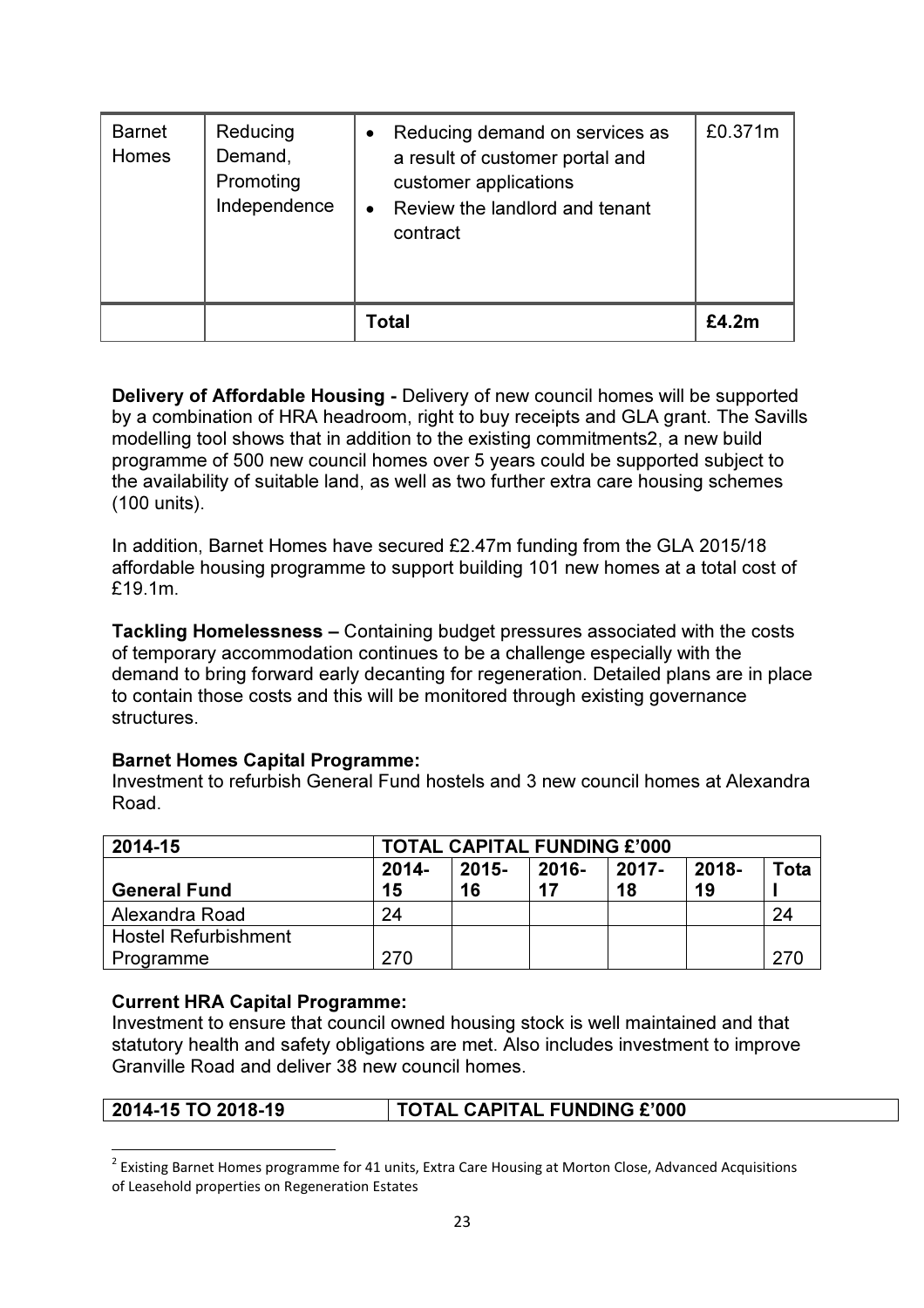| <b>Housing Revenue Account</b>   | 2014-15 | 2015-16 | 2016-17 | 2017-18 | 2018-19 | <b>Total</b> |
|----------------------------------|---------|---------|---------|---------|---------|--------------|
| Major Works (excl. Granville Rd) | 8,519   | 8,520   | 8,438   | 8,101   | 6,331   | 39,908       |
| <b>Granville Road</b>            | 293     |         |         |         |         | 293          |
| Regeneration                     | 4,623   | 2,301   | 2,506   | 2,065   | 1,684   | 13,181       |
| Misc. - Repairs                  | 1,316   | 942     | 2,020   | 2,073   | 2,348   | 8,698        |
| M&E/ GAS                         | 14,101  | 15,014  | 8,254   | 8,079   | 6,826   | 52,273       |
| <b>Voids and Lettings</b>        | 1,980   | 1,712   | 1,806   | 1,853   | 2,305   | 9,655        |
| 38 New Affordable Homes          | 6,832   |         |         |         |         | 6,832        |
| <b>Totals</b>                    | 37,664  | 28,488  | 23,024  | 22,171  | 19,493  | 130,840      |

## Current Actions - Development & Infrastructure

## Priorities for use of HRA Headroom

- General Fund Savings particularly social care pressures and costs of emergency temporary accommodation
- Tackling Homelessness
- Regeneration & Growth

| In Place        | • Additional £32m investment in existing stock                        |
|-----------------|-----------------------------------------------------------------------|
|                 | £7.7m for 41 New homes on HRA land                                    |
|                 | • £12.3m for new supported housing scheme at Morton                   |
|                 | Close                                                                 |
|                 | £8.7m for advanced acquisitions on Regeneration Estates<br>$\bullet$  |
| To be confirmed | Additional new build - 500 units by 2019/20<br>$\bullet$              |
|                 | Two more supported housing schemes – 100 units by                     |
|                 | 2019/20                                                               |
| <b>Other</b>    | Development of affordable homes on General Fund land<br>$\bullet$     |
| expenditure     | Developing our own Private Rented Sector with prudential<br>$\bullet$ |
|                 | borrowing                                                             |
|                 | Use of Right to Buy Receipts<br>$\bullet$                             |
|                 | • Can we do more with existing assets? (Net Present Value             |
|                 | project underway)                                                     |

## Critical dependencies for the availability of HRA headroom and design of the financial model

- 1. Levels of affordable rented homes, including quantity of private rented homes at Local Housing Allowance levels
- 2. Use of Low Cost Home Ownership and innovative private rented models
- 3. Rents policy for the Councils housing stock
- 4. Future of non-secure tenants on the regeneration estates in the borough
- 5. Delivery of the Barnet Homes HRA saving of £4.2 million
- Establishing role of Barnet Homes going forward

The table on the next page shows the currently modelled available build budget and the maximum numbers of units capable of being built on HRA land assuming:

- 1. Current Right to Buy projections
- 2. Delivery of the HRA management fee saving of £4.2 million
- 3. A rent policy of annually increasing rents 0.5% above CPI plus 1% (the current rent increase cap)
- 4. Holding HRA reserves at a minimum of £7 million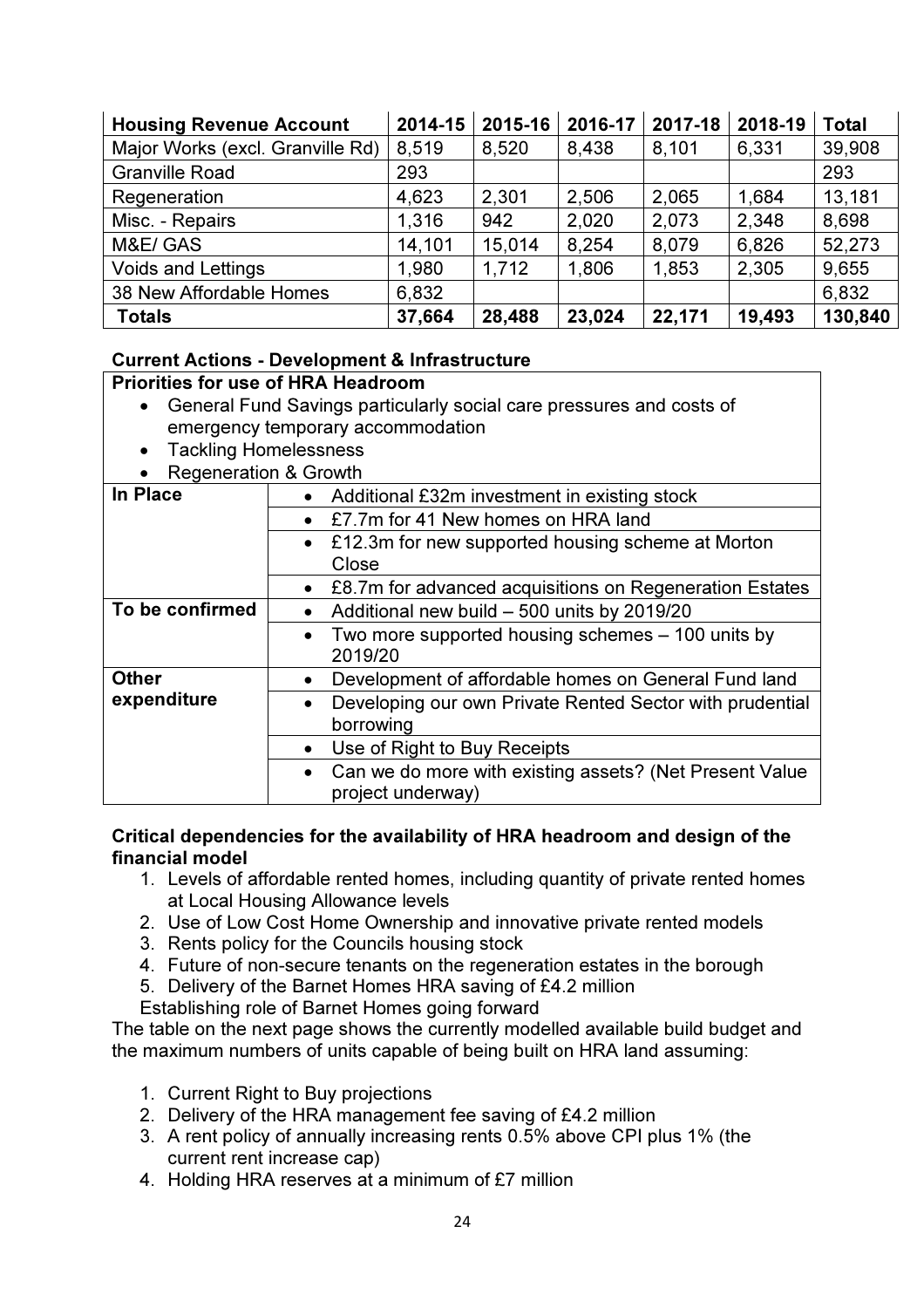- 5. Build cost of £150,000 per unit (note actual build cost would vary significantly dependent upon what was being built especially in terms of density and specialist requirements)
- 6. Accumulated surpluses are achieved at end of each year and are available for subsequent year investment

The following page lays out the financial modelling for investment in house building on the Council's HRA land holding based upon the assumptions above. This shows that approximately 750 homes could be built subject to land availability over the next five years.